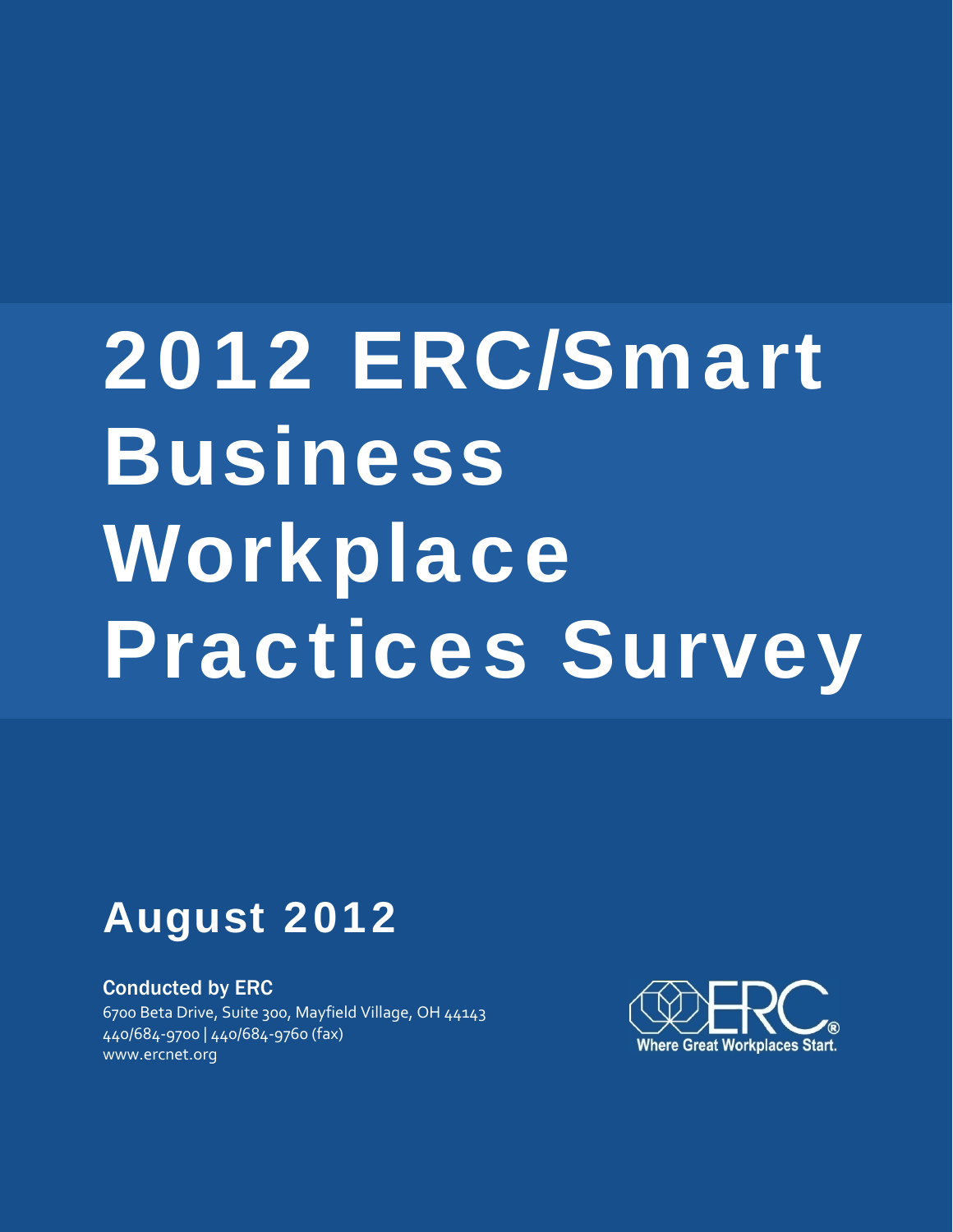## **About ERC**

ERC is Northeast Ohio's largest organization dedicated to HR and workplace programs, practices, training and consulting. ERC membership provides employers access to an incredible amount of information, expertise, and cost savings that supports the attraction, retention, and development of great employees. We also host the nationally recognized NorthCoast 99 program and sponsor the ERC Health insurance program. For more information about ERC, please visit [www.ercnet.org.](http://www.ercnet.org/)

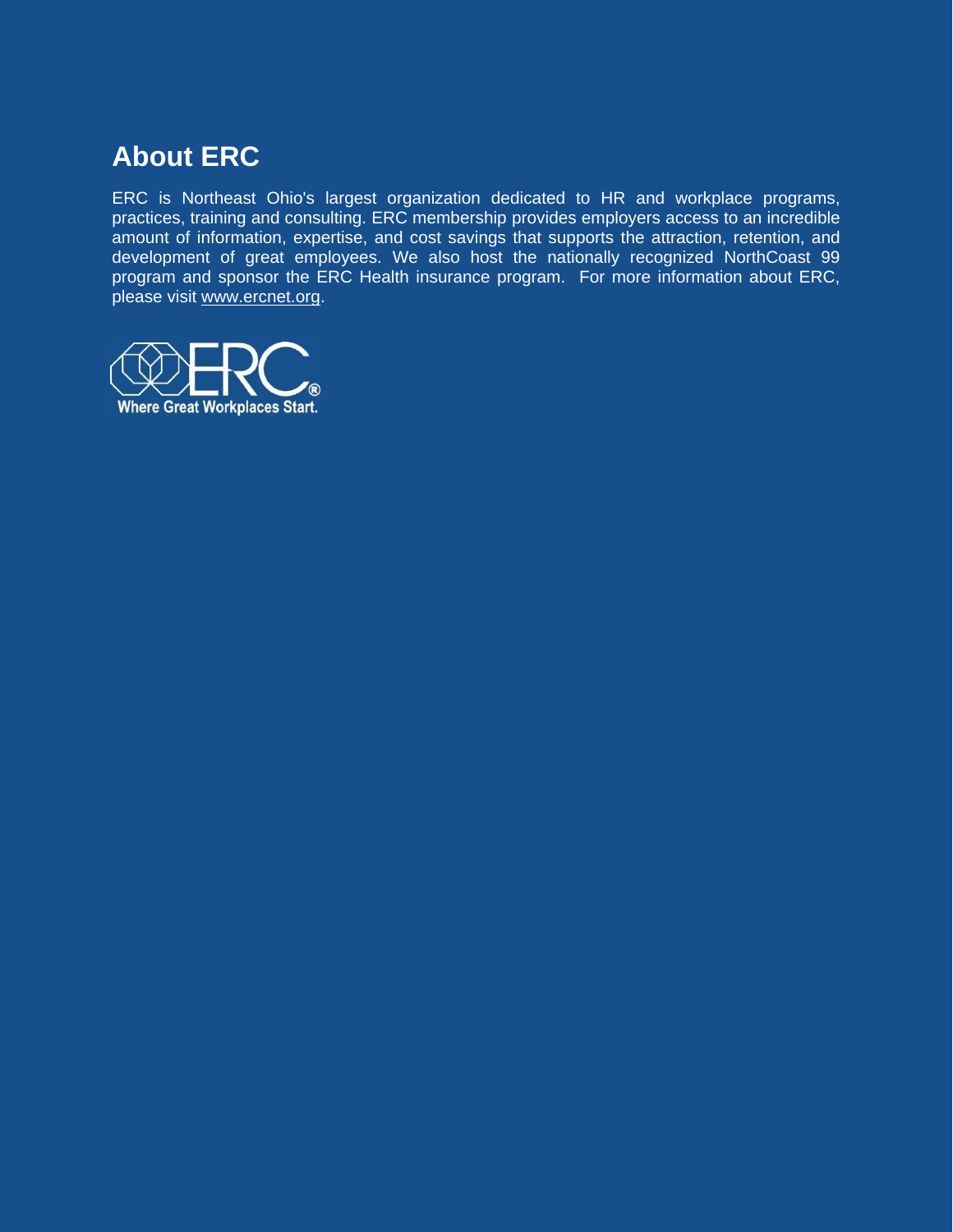## Table of Contents

| <b>Introduction &amp; Methodology</b> | 3              |
|---------------------------------------|----------------|
| General                               | 4              |
| <b>Benefits</b>                       | $\overline{7}$ |
| <b>Compensation</b>                   | 13             |
| <b>Recruiting &amp; Hiring</b>        | 15             |
| <b>Workforce</b>                      | 17             |
| <b>Communication</b>                  | 19             |
| <b>Training &amp; Development</b>     | 21             |
| <b>Safety</b>                         | 22             |
| <b>Other</b>                          | 23             |
| <b>Respondent Demographics</b>        | 25             |
| <b>Participating Organizations</b>    | 26             |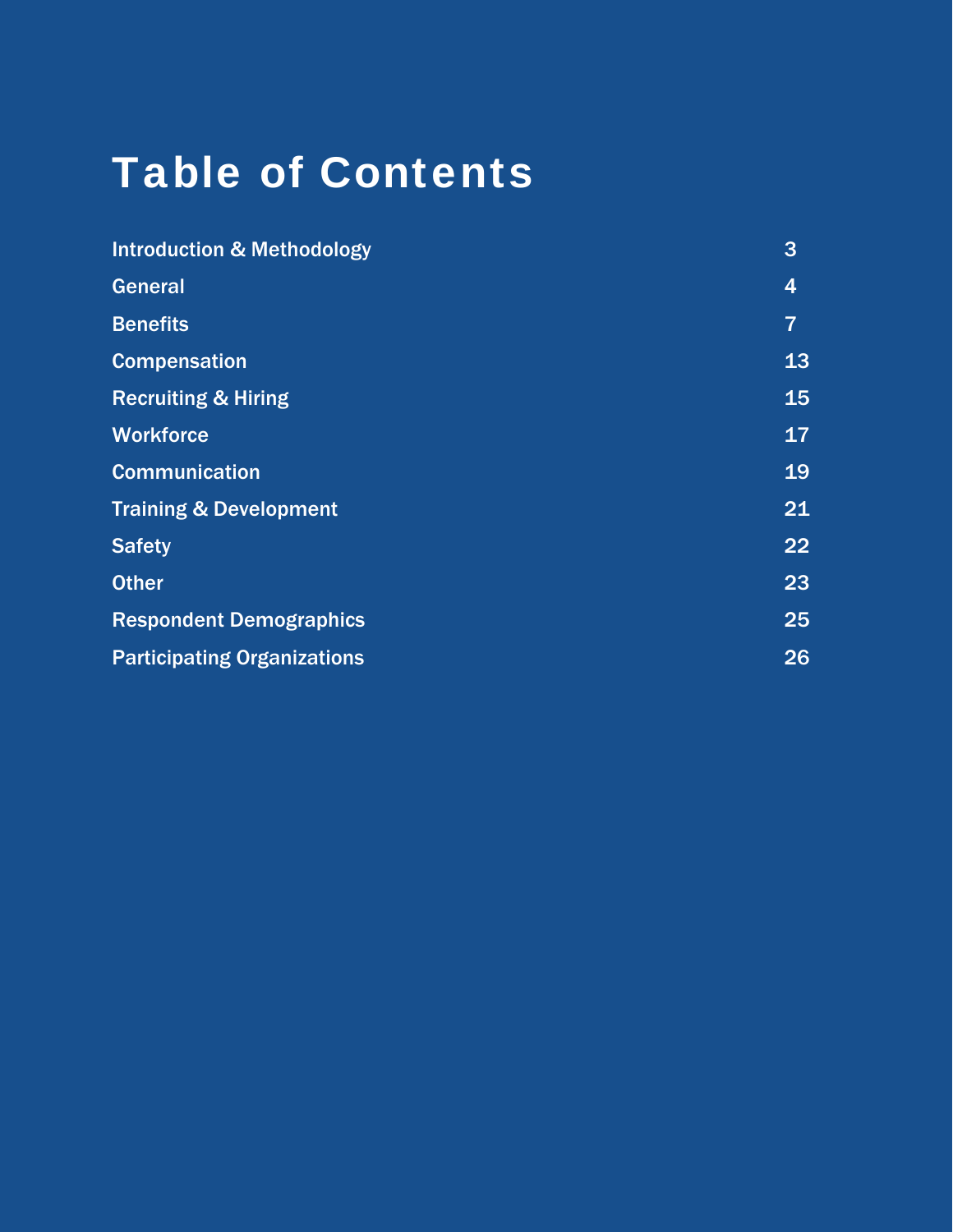## **Introduction & Methodology**

This report summarizes the results of ERC's survey of organizations in Northeast Ohio, conducted from April through May 2012, on a variety of workplace practices. This survey was conducted in partnership with Smart Business Magazine. The survey reports trends in:

- Benefits
- Compensation
- Recruiting and hiring
- Workforce
- Communication
- Training and development
- Safety

All ERC members were invited to participate in the survey in early April via email invitation and other promotions, and participated in the survey throughout the month. The survey officially closed on May 18th. In order to provide the most reliable and accurate information, data was cleaned and duplicate records were removed. Any outliers or invalid data were also eliminated, yielding a final data set of 100 participating organizations, only from Northeast Ohio. Qualitative data was coded where applicable or analyzed according to commonality or major themes, and all quantitative data was analyzed using statistical software to ensure data validity and reliability.

This report shows several frequencies and response distributions. Frequencies of data responses may not total 100% exactly in some cases due to rounding of decimals or the ability for participating organizations to select multiple response options.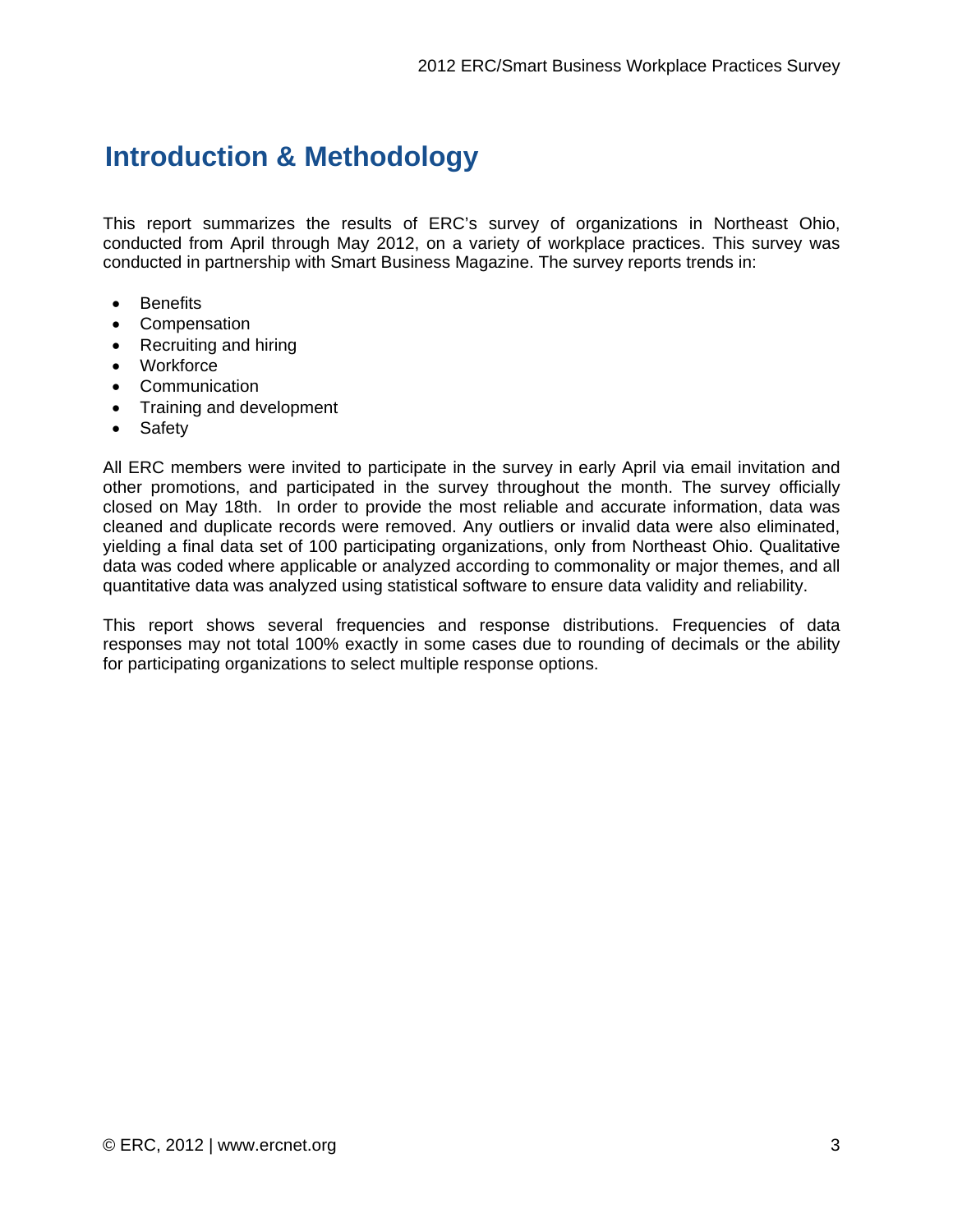## **General**

**1. In five words or less, what is the biggest challenge your company faces today?** 

#### **All Organizations**

| Count          | Response                   | Count          | Response                          |
|----------------|----------------------------|----------------|-----------------------------------|
| 33             | Hiring/retaining employees | $\overline{2}$ | Succession planning               |
| 6              | Funding                    | $\overline{2}$ | Talent and performance management |
| 5              | Healthcare costs           | 1              | Communication                     |
| 5              | Managing growth            | 1              | Culture change                    |
| 4              | Competition                | $\mathbf 1$    | Employee attendance               |
| 4              | Controlling costs          | 1              | Foreign competition               |
| 4              | Economic conditions        | 1              | Innovation                        |
| 3              | Customer demands           | 1              | Inventory control                 |
| 3              | Financial stability        | $\mathbf 1$    | Maintaining services              |
| $\overline{2}$ | Aging workforce            | 1              | Maximizing efficiency             |
| 2              | Cash flow                  | 1              | Product development               |
| $\overline{2}$ | Increasing sales           | 1              | Strategic planning                |
| 2              | Integrating technology     | $\mathbf 1$    | <b>Structure</b>                  |
| 2              | Paying competitive wages   | $\mathbf 1$    | Vendor quality                    |

#### **Manufacturing**

| Count | Response                   | Count        | Response               |
|-------|----------------------------|--------------|------------------------|
| 16    | Hiring/retaining employees | $\mathbf 1$  | Employee attendance    |
| 4     | Controlling costs          | $\mathbf{1}$ | Foreign competition    |
| 4     | Healthcare costs           | 1            | Funding                |
| 3     | Financial stability        | $\mathbf 1$  | Innovation             |
| 3     | Managing growth            | 1            | Integrating technology |
| 2     | Aging workforce            | $\mathbf{1}$ | Inventory control      |
| 2     | Competition                | $\mathbf{1}$ | Strategic planning     |
| 2     | Customer demands           | $\mathbf{1}$ | Succession planning    |
| 1     | Economic conditions        | 1            | Vendor quality         |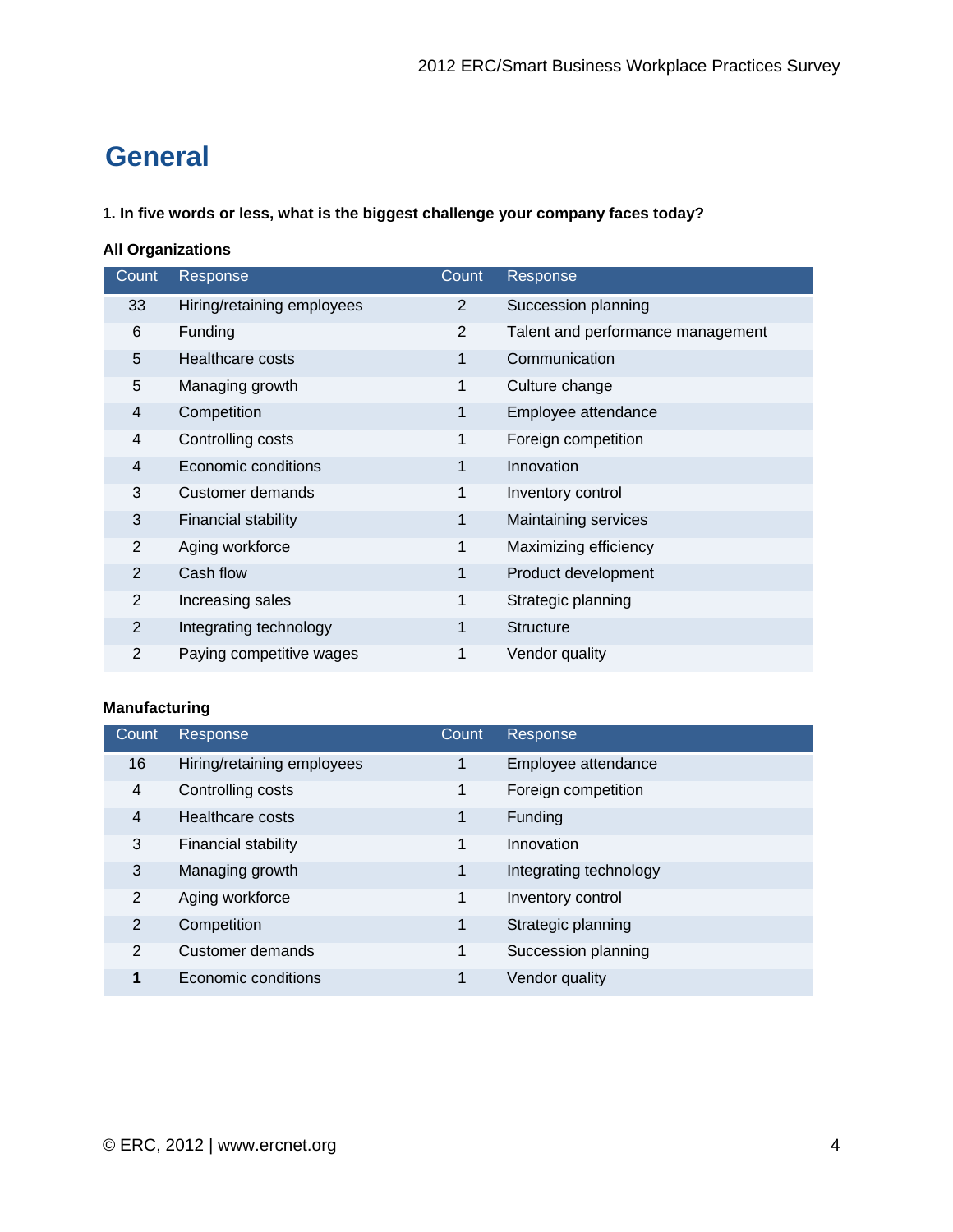#### **Non-Manufacturing**

| Count          | Response                          | Count | Response               |
|----------------|-----------------------------------|-------|------------------------|
| 17             | Hiring/retaining employees        | 1     | Communication          |
| 5              | Funding                           | 1     | Culture change         |
| 4              | Controlling costs                 | 1     | Customer demands       |
| 3              | Economic conditions               | 1     | Integrating technology |
| $\overline{2}$ | Competition                       | 1     | Maintaining services   |
| 2              | Increasing sales                  | 1     | Maximizing efficiency  |
| 2              | Managing growth                   | 1     | Product development    |
| $\overline{2}$ | Paying competitive wages          | 1     | Structure              |
| $\overline{2}$ | Talent and performance management | 1     | Succession planning    |

#### **2. Which position, if any, is the most critical to your organization's success?**

#### **All Organizations**

| Count          | Response                             | Count | Response                        |
|----------------|--------------------------------------|-------|---------------------------------|
| 20             | All positions                        | 1     | Chemist                         |
| 16             | President/CEO                        | 1     | Classroom staff                 |
| $\overline{7}$ | <b>Sales</b>                         | 1     | <b>Client Services Director</b> |
| 5              | Engineers                            | 1     | Direct Care                     |
| 3              | <b>Machinists</b>                    | 1     | <b>Driver</b>                   |
| $\overline{2}$ | <b>Chief Operating Officer</b>       | 1     | <b>Front-Line Workers</b>       |
| $\overline{2}$ | General Manager                      | 1     | Information Technologies        |
| $\overline{2}$ | Project Manager                      | 1     | Lawyers                         |
| $\overline{2}$ | Receptionist                         | 1     | Principals                      |
| 2              | Software Designer                    | 1     | <b>Skilled Operators</b>        |
| $\mathbf 1$    | <b>Account Executive</b>             | 1     | Trainer                         |
| 1              | <b>Business Development Managers</b> | 1     | <b>Trustees</b>                 |
| 1              | <b>Business Executives</b>           | 1     | VP of Sales                     |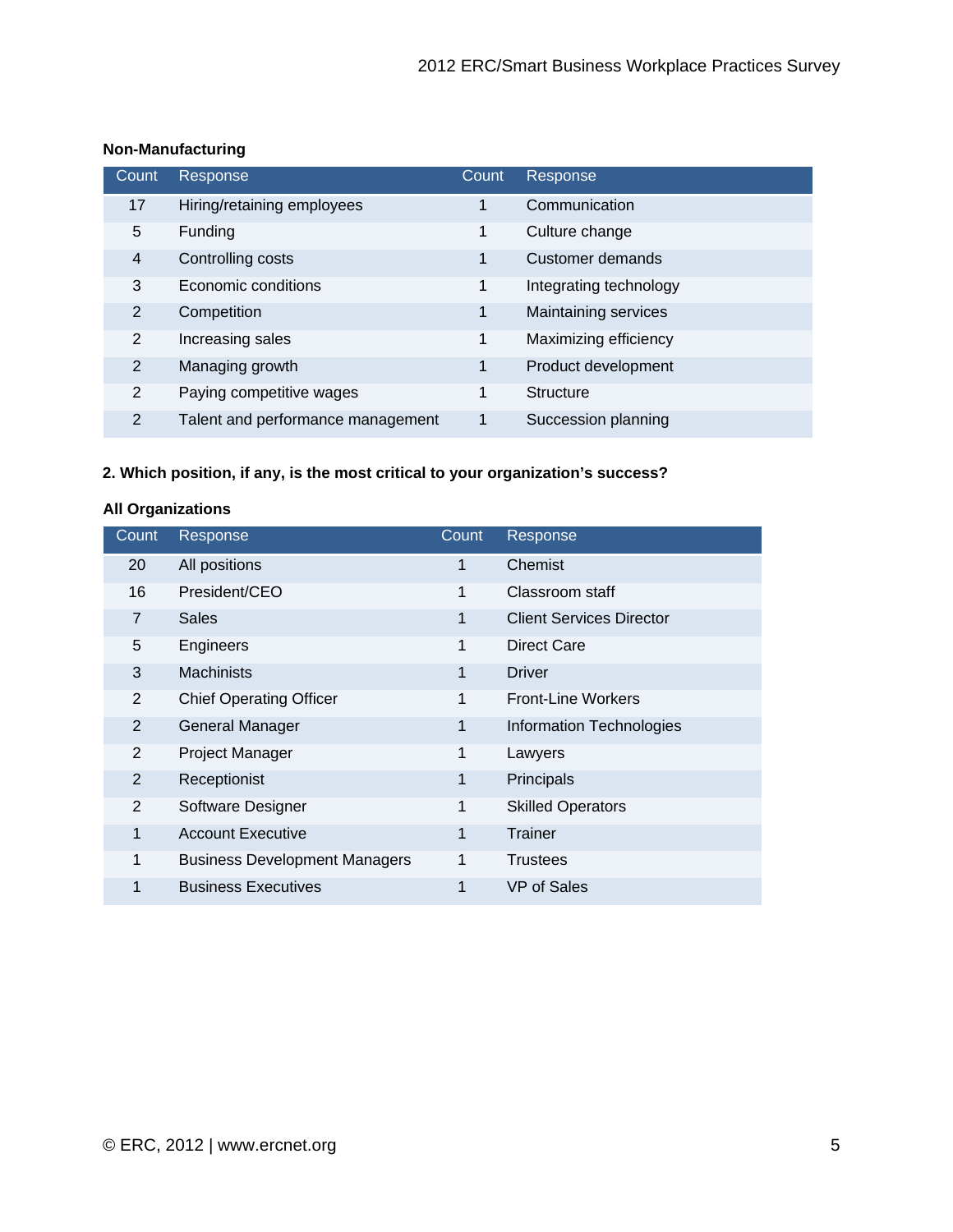#### **Manufacturing**

| Count          | Response             | Count | Response                       |
|----------------|----------------------|-------|--------------------------------|
| 14             | <b>All Positions</b> | 2     | <b>Chief Operating Officer</b> |
| 6              | President/CEO        |       | <b>Business Executives</b>     |
| $\overline{4}$ | Engineers            |       | <b>Front-Line Workers</b>      |
| 3              | <b>Machinists</b>    |       | <b>Skilled Operators</b>       |
| 3              | <b>Sales</b>         |       |                                |

#### **Non-Manufacturing**

| Count           | Response                             | Count                | Response                    |
|-----------------|--------------------------------------|----------------------|-----------------------------|
| 10 <sup>1</sup> | President/CEO                        | $\overline{1}$       | <b>Driver</b>               |
| 6               | <b>All Positions</b>                 | 1                    | Engineers                   |
| 4               | <b>Sales</b>                         | 1                    | <b>Front-Line Employees</b> |
| 2               | General Manager                      | $\mathbf{1}$         | Information Technologies    |
| 2               | Project Manager                      | $\blacksquare$       | Lawyer                      |
| 2               | Software Designer                    | 1                    | Principals                  |
| $\mathbf{1}$    | <b>Account Executive</b>             | $\blacktriangleleft$ | <b>Tax Accountants</b>      |
| $\mathbf{1}$    | <b>Business Development Managers</b> | $\mathbf{1}$         | Trainer                     |
| 1               | Chemist                              | 1                    | <b>Trustees</b>             |
| 1               | <b>Client Services Director</b>      | 1                    | VP of Sales                 |
|                 | Direct Care                          |                      |                             |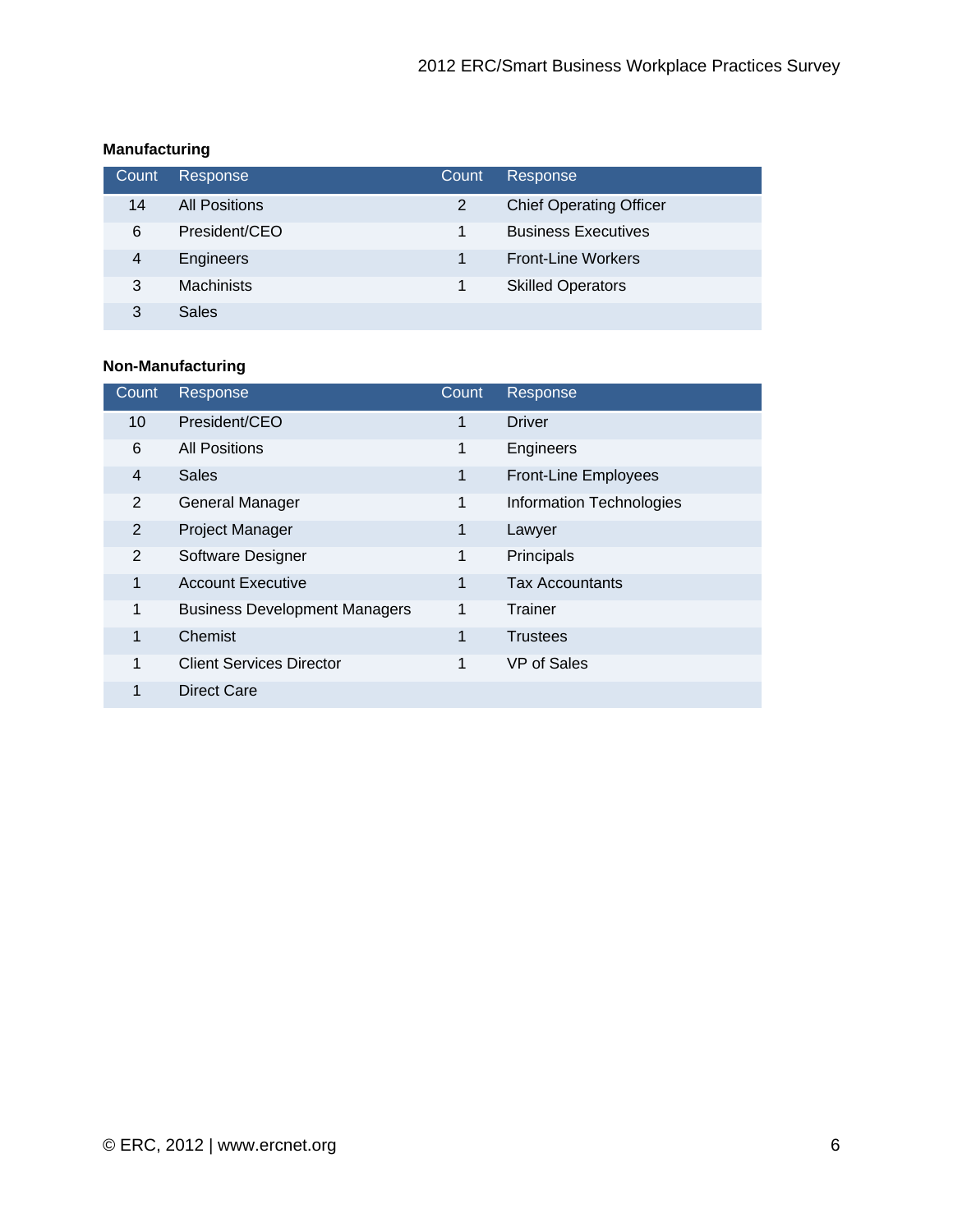## **Benefits**

#### **4. Does your company have a 401(k) or 403(b) plan for employees?**

|           | All Organizations | Manufacturing | Non-Manufacturing |
|-----------|-------------------|---------------|-------------------|
| Yes       | 90.8%             | 95.3%         | 87.3%             |
| No.       | 9.2%              | 4.7%          | 12.7%             |
| Responses | 98                | 43            | 55                |

#### **5. If yes, does your company match contributions?**

|           | All Organizations | Manufacturing | Non-Manufacturing |
|-----------|-------------------|---------------|-------------------|
| Yes       | 68.4%             | 72.1%         | 65.4%             |
| No        | 31.6%             | 27.9%         | 34.6%             |
| Responses | 95                | 43            | 52                |

#### **6. What is the match? (\_\_\_\_ % up to \_\_\_\_%)**

|                                      | Count          |
|--------------------------------------|----------------|
| Up to 1%                             |                |
| 100% up to 1% and 50% on the next 5% | $\mathbf{1}$   |
|                                      |                |
| Up to 2%                             |                |
| 2% up to 2%                          | $\mathbf{1}$   |
| 50% up to 2%                         | $\mathbf{1}$   |
|                                      |                |
| Up to 3%                             |                |
| 1.5% up to 3.0%                      | 1              |
| 3% up to 3%                          | 1              |
| 50% up to 3%                         | $\overline{2}$ |
| 100% up to 3%                        | 3              |
| 100% up to 3% and 50% on the next 2% | $\overline{7}$ |
|                                      |                |
| Up to 4%                             |                |
| 2% up to 4%                          | $\overline{2}$ |
| 2% up to 4%                          | $\mathbf{1}$   |
| 10% up to 4%                         | $\mathbf{1}$   |
| 25% up to 4%                         | 4              |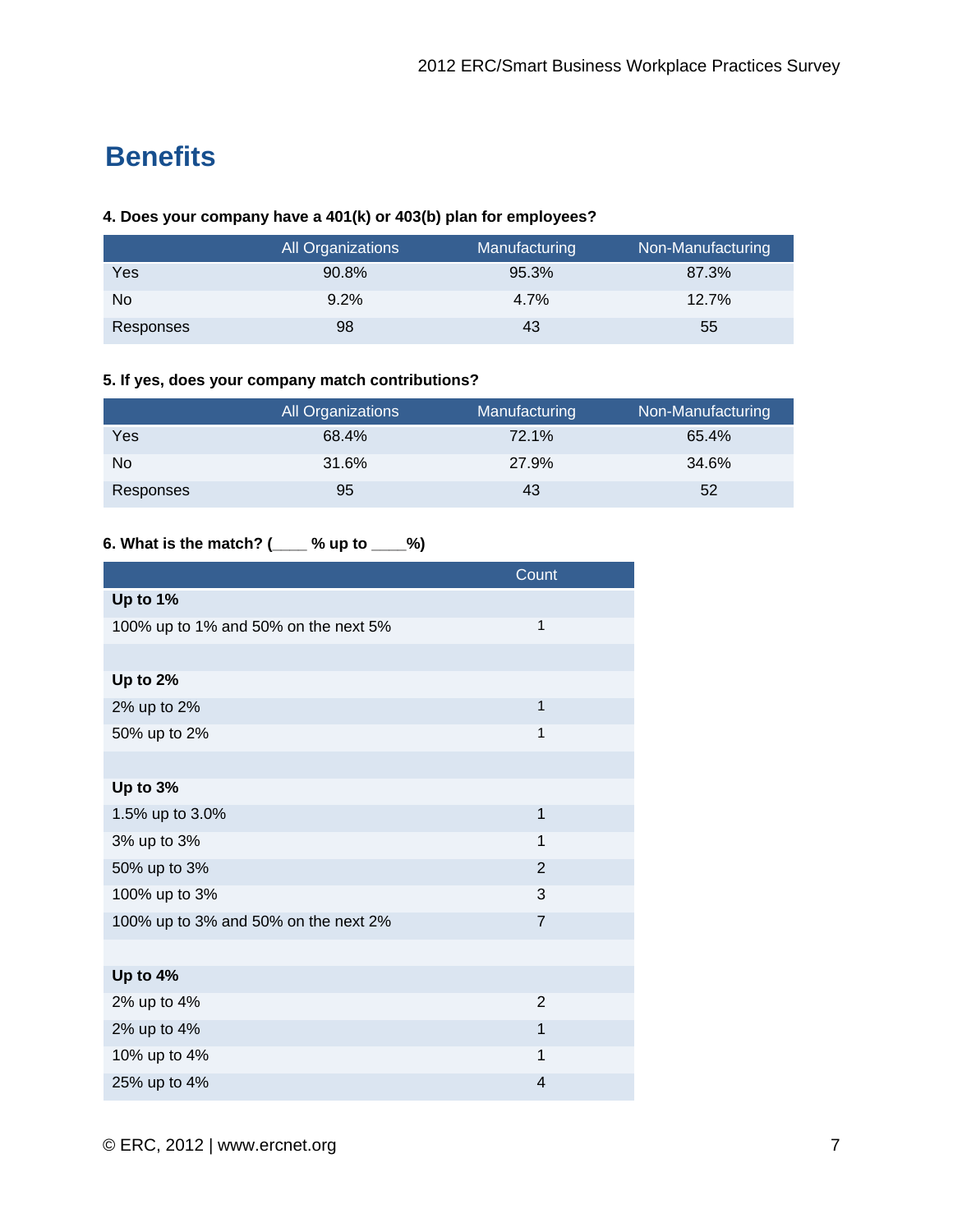|                                      | Count          |
|--------------------------------------|----------------|
| Up to 5%                             |                |
| .5% up to 5%                         | $\mathbf 1$    |
| 2% up to 5%                          | 1              |
| 25% up to 5%                         | $\mathbf{1}$   |
| 50% up to 5%                         | $\mathbf{1}$   |
| 80% up to 5%                         | $\mathbf{1}$   |
| 100% up to 5%                        | $\overline{2}$ |
|                                      |                |
| Up to 6%                             |                |
| 1% up to 6%                          | $\mathbf 1$    |
| 1.5% up to 6%                        | 1              |
| 2% up to 6%                          | $\mathbf{1}$   |
| 10% up to 6%                         | 1              |
| 25% up to 6%                         | $\overline{4}$ |
| 50% up to 6%                         | 6              |
| 80% up to 6%                         | 1              |
| 100% up to 6%                        | $\overline{2}$ |
|                                      |                |
| Up to 7%                             |                |
| 30% up to 7%                         | $\mathbf{1}$   |
| 50% up to 7%                         | $\mathbf{1}$   |
|                                      |                |
| Up to 8%                             |                |
| 6% up to 8%                          | 1              |
|                                      |                |
| <b>Up to Specific Dollar Amounts</b> |                |
| 50% up to \$600                      | $\mathbf{1}$   |
| 50% up to \$900                      | $\mathbf{1}$   |
| 50% up to \$1000                     | 1              |
| 50% of 10% up to \$1500              | $\mathbf{1}$   |
| 100% up to \$2000                    | $\mathbf{1}$   |
|                                      |                |
| Other                                |                |
| 1%                                   | $\mathbf{1}$   |
| 3% of the first 25% of deferrals     | $\mathbf 1$    |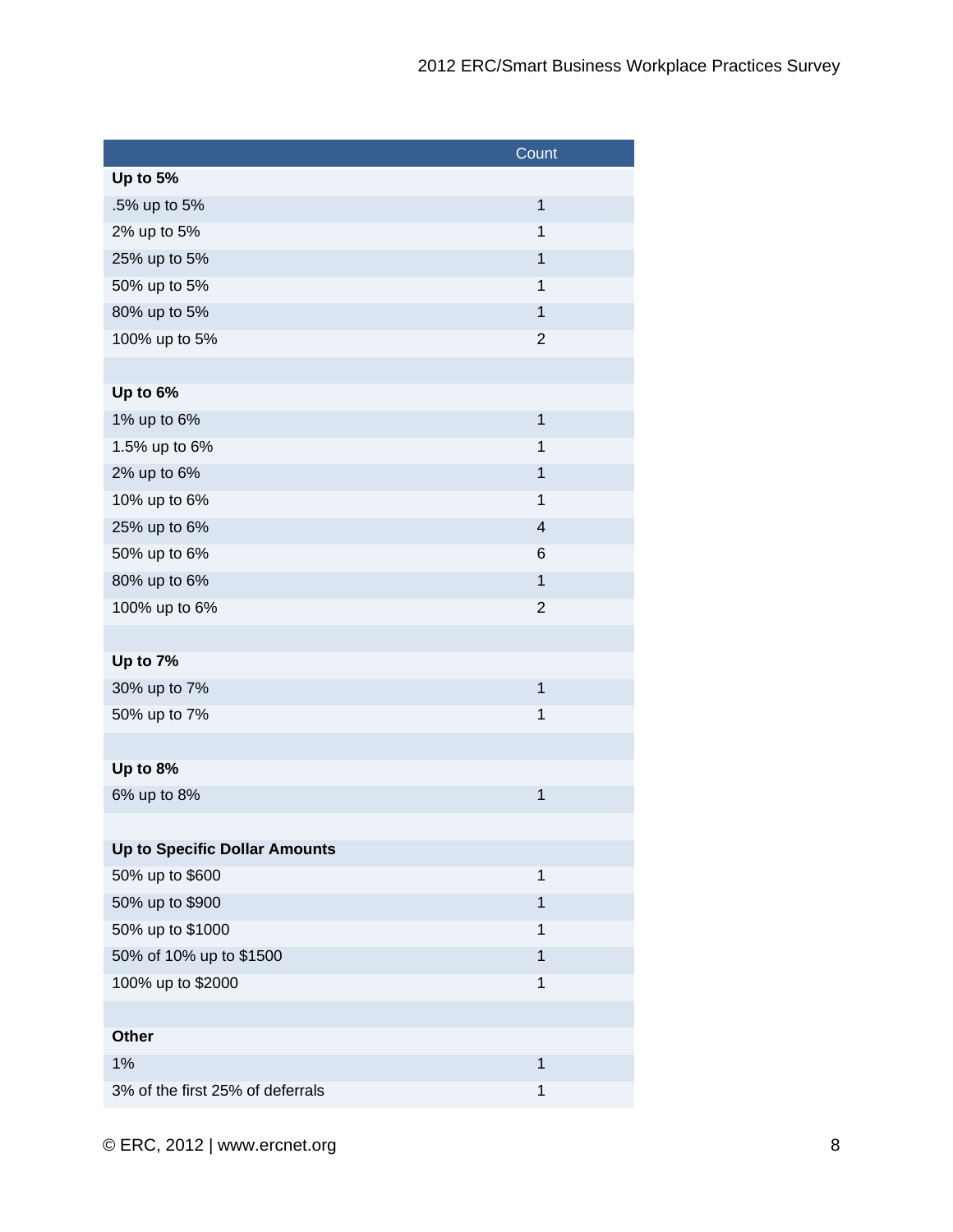|                                                                                | Count |
|--------------------------------------------------------------------------------|-------|
| Safe Harbor - automatic 3% contribution                                        | 6     |
| Safe Harbor - automatic 3%, then match<br>employee contributions up to next 3% |       |
| 50% up to 2.5%                                                                 |       |
| 50% up to 6% deferral                                                          |       |

#### **7. Has your company's 401(k) contribution changed since 2008 and if so how?**

|           | <b>All Organizations</b> | Manufacturing | Non-Manufacturing |
|-----------|--------------------------|---------------|-------------------|
| Yes       | 69.2%                    | 64.3%         | 73.5%             |
| No        | 30.8%                    | 35.7%         | 26.5%             |
| Responses | 91                       | 42            | 49                |

#### **7a. If yes, please specify how it has changed:**

- Moved to a safe harbor plan 1/1/12.
- Suspended employer match in 2009.
- We have added a Roth option.
- We have extended eligibility to our part-time-non-standard (fee-for-service) staff (although not eligible for match).
- We had a matching contribution and because of the economy, we discontinued the company match.
- Match increased from \$300 to \$600.
- Went to a Safe Harbor Plan.
- We used to have a match but had to stop at the end of 2010. We hope to get in the position again that we will be able to match.
- Cancelled the plan.
- The maximum company contribution was increased by \$100.
- In 2010 and 2011 we were able to provide a year-end discretionary match of 4.5% equating to a dollar-for-dollar match those two years.
- Maximum match percentage went from 5% to 7% in 2012.
- It used to be 2% flat contribution regardless of contribution.
- 01/01/2009 went to Safe Harbor Plan. Prior plan was 50% first 6%.
- Match was stopped.
- Company used to match 100% up to 10%.
- Prior to the company being sold, we had a company match of .75 on the dollar up to 4% and a discretionary additional % each year given. Average discretionary was 4%.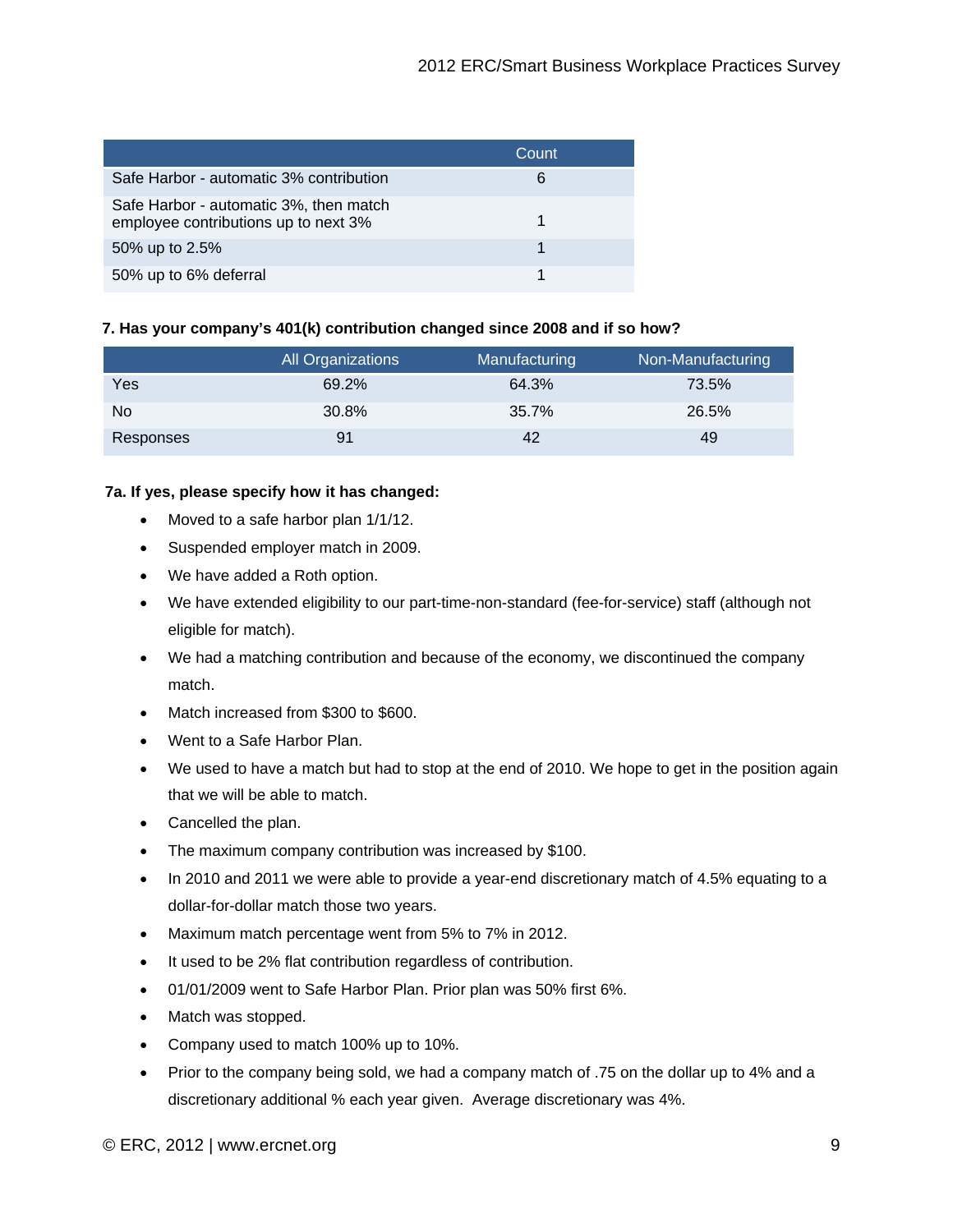#### **7a. If yes, please specify how it has changed** *(continued)*

- The Company suspended the match for 1 1/2 years. It was re-instated in 2010.
- We discontinued the defined pension plan for all employees. Some are grandfathered in, but others only receive the 401K benefit.
- Changed to safe harbor matching formula. Was 50% match, up to 10%. Now 100% of first 1 % and 80% of next 5%. This increased the matching amount for about 40% of our workforce.
- Removed company match.
- Re-instituted matching.
- We went from doing our match annually to monthly.
- Added safe harbor match.
- We are just establishing a 401(k) plan effective May 1, 2012. Prior to that we had 401(a) and 403(b) plans.
- Match reduced.
- No matching contribution for several years; just recently reinstated.

#### **8. Average percent of health insurance premium paid by employees:**

|                 | All Organizations | Manufacturing | Non-Manufacturing |
|-----------------|-------------------|---------------|-------------------|
| Average Percent | 24.9%             | 23.8%         | 25.9%             |
| Responses       | 96                | 44            | 52                |

#### **9. What was the most recent percent increase in health insurance premium for your company?**

|                 | <b>All Organizations</b> | Manufacturing | Non-Manufacturing |
|-----------------|--------------------------|---------------|-------------------|
| Average Percent | 10.1%                    | $9.2\%$       | $11.0\%$          |
| Responses       | 85                       | 39            | 46                |

#### **10. Does your company offer Flexible Spending Accounts?**

|           | <b>All Organizations</b> | Manufacturing | Non-Manufacturing |
|-----------|--------------------------|---------------|-------------------|
| Yes       | 53.5%                    | 55.6%         | 51.9%             |
| No        | 46.5%                    | 44.4%         | 48.1%             |
| Responses | 99                       | 45            | 54                |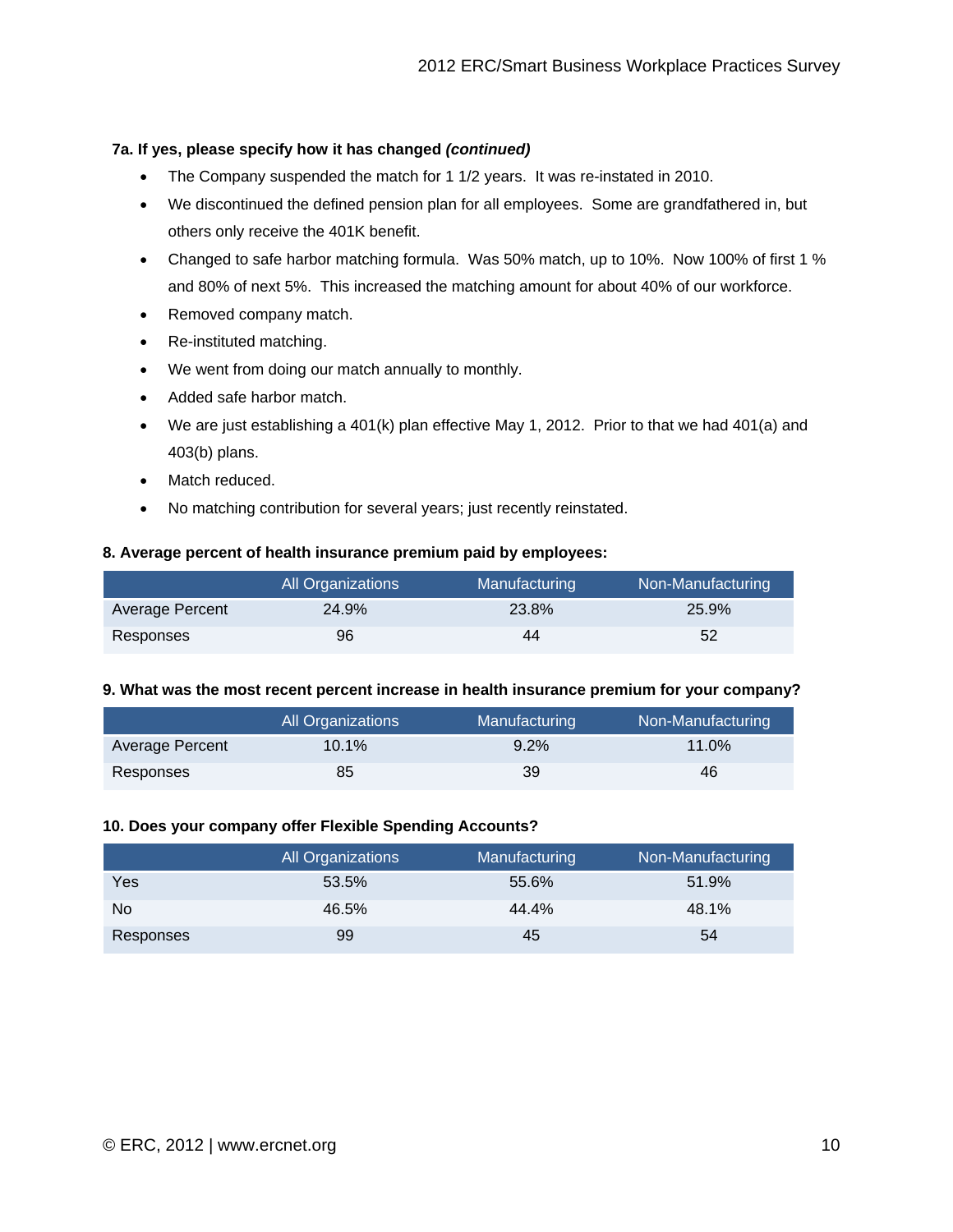|           | All Organizations | Manufacturing | Non-Manufacturing |
|-----------|-------------------|---------------|-------------------|
| Yes       | 44.4%             | 35.6%         | 51.9%             |
| No.       | 55.6%             | 64.4%         | 48.1%             |
| Responses | 99                | 45            | 54                |

#### **11. Does your company offer Health Savings Plans?**

#### **12. Does your company offer a flextime arrangement for employees?**

|           | <b>All Organizations</b> | Manufacturing | Non-Manufacturing |
|-----------|--------------------------|---------------|-------------------|
| Yes       | 52.6%                    | 37.2%         | 64.8%             |
| No        | 47.4%                    | 62.8%         | 35.2%             |
| Responses | 97                       | 43            | 54                |

#### **13. Does your company provide any type of childcare assistance (referrals, on-site care, etc.) and/or elder care?**

#### **Child care**

|           | <b>All Organizations</b> | Manufacturing | Non-Manufacturing |
|-----------|--------------------------|---------------|-------------------|
| Yes       | $7.0\%$                  | 8.9%          | 5.5%              |
| No        | 93.0%                    | 91.1%         | 94.5%             |
| Responses | 100                      | 45            | 55                |

#### **Elder care**

|           | All Organizations | Manufacturing | Non-Manufacturing |
|-----------|-------------------|---------------|-------------------|
| Yes       | 6.0%              | 4.4%          | $7.3\%$           |
| No.       | 94.0%             | 95.6%         | 92.7%             |
| Responses | 100               | 45            | 55                |

#### **14. Does your company offer insurance for retirees?**

|           | All Organizations | Manufacturing | Non-Manufacturing |
|-----------|-------------------|---------------|-------------------|
| Yes       | 8.3%              | 13.6%         | 3.8%              |
| No.       | 91.7%             | 86.4%         | 96.2%             |
| Responses | 96                | 44            | 52                |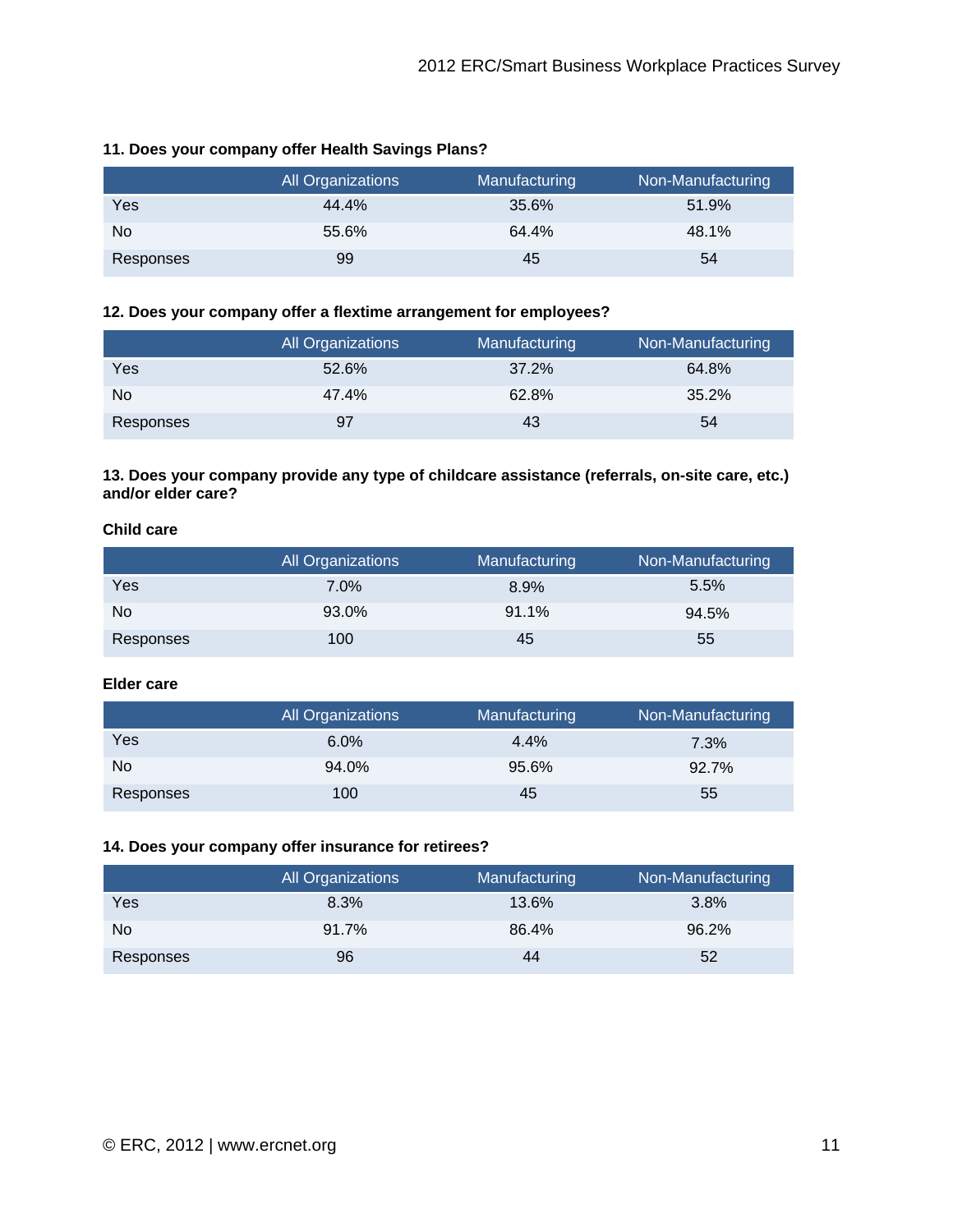|                | <b>All Organizations</b> | Manufacturing | Non-Manufacturing |
|----------------|--------------------------|---------------|-------------------|
| Average Number | 9.1                      | 9.7           | 8.6               |
| Responses      | 100                      | 45            | 55                |

#### **16. Does your company have a Paid-Time-Off "bank" (instead of separation of vacation days, personal days, etc.)?**

|           | All Organizations | Manufacturing | Non-Manufacturing |
|-----------|-------------------|---------------|-------------------|
| Yes       | 32.0%             | 22.2%         | 40.0%             |
| No.       | 68.0%             | 77.8%         | 60.0%             |
| Responses | 100               | 45            | 55                |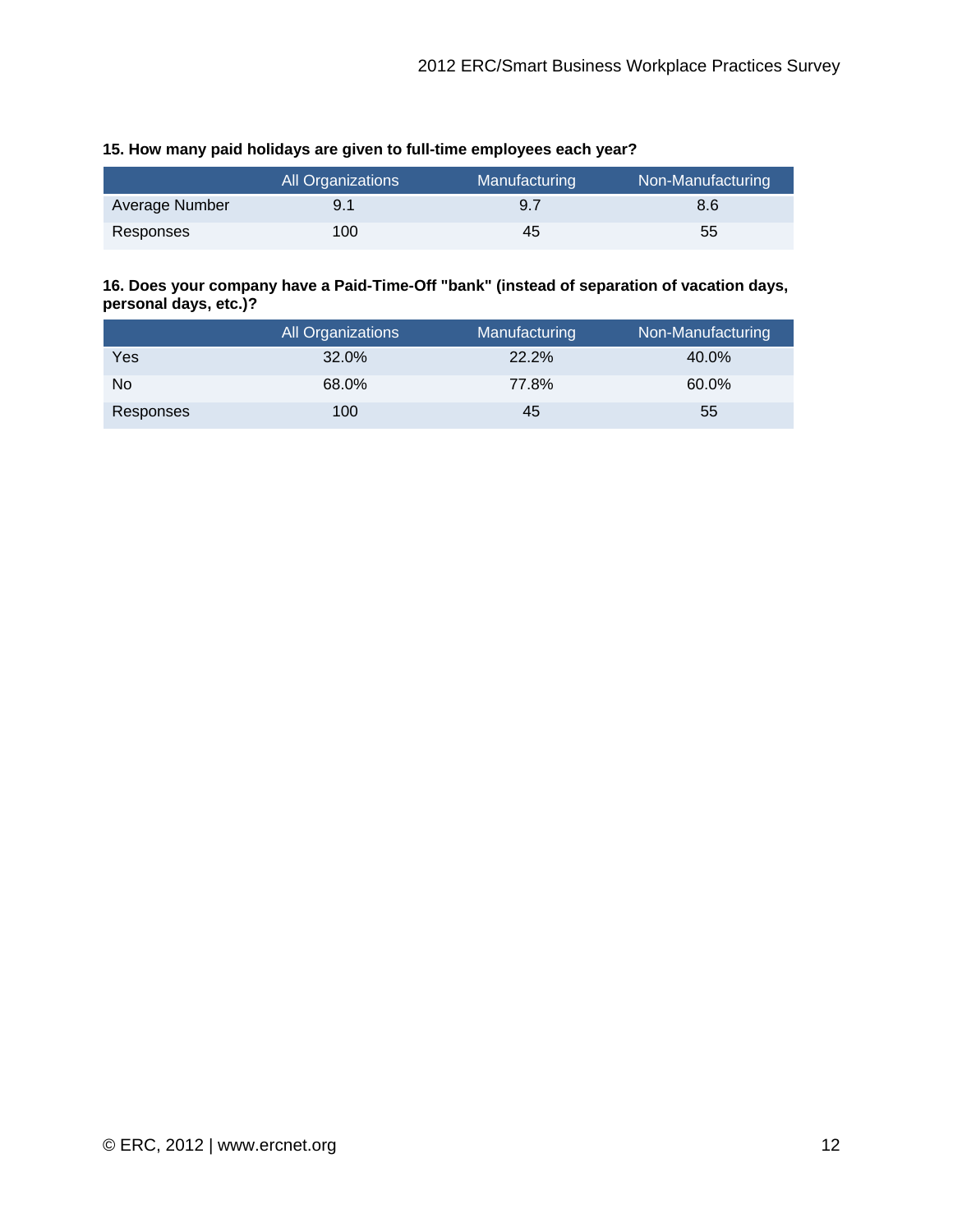## **Compensation**

#### **17. What is the average percent base increase projected for hourly workers in 2012? (i.e. 3.5%)**

#### **Including organizations projecting no increases**

|                  | All Organizations | Manufacturing | Non-Manufacturing |
|------------------|-------------------|---------------|-------------------|
| Average Increase | $2.6\%$           | $2.8\%$       | 2.5%              |
| Responses        | 93                | 43            | 50                |

#### **Including only organizations projecting increases**

|                  | All Organizations | Manufacturing | Non-Manufacturing |
|------------------|-------------------|---------------|-------------------|
| Average Increase | $3.0\%$           | $3.0\%$       | $3.0\%$           |
| Responses        | 81                | 40            | 41                |

#### **18. What is the average percent base increase projected for salaried workers in 2012? (i.e. 3.5%)**

#### **Including organizations projecting no increases**

|                  | All Organizations | Manufacturing | Non-Manufacturing |
|------------------|-------------------|---------------|-------------------|
| Average Increase | 2.7%              | 2.9%          | 2.5%              |
| Responses        | 93                | 43            | 50                |

#### **Including only organizations projecting increases**

|                  | All Organizations | Manufacturing | Non-Manufacturing |
|------------------|-------------------|---------------|-------------------|
| Average Increase | 3.1%              | $3.1\%$       | $3.2\%$           |
| Responses        | 80                | 40            | 40                |

#### **19. Are cash bonuses provided to all employees?**

#### **Management**

|               | <b>All Organizations</b> | Manufacturing | Non-Manufacturing |
|---------------|--------------------------|---------------|-------------------|
| Annually      | 64.0%                    | 86.7%         | 45.5%             |
| Semi-annually | 2.0%                     | $0.0\%$       | 3.6%              |
| Quarterly     | $9.0\%$                  | 2.2%          | 14.5%             |
| Responses     | 100                      | 45            | 55                |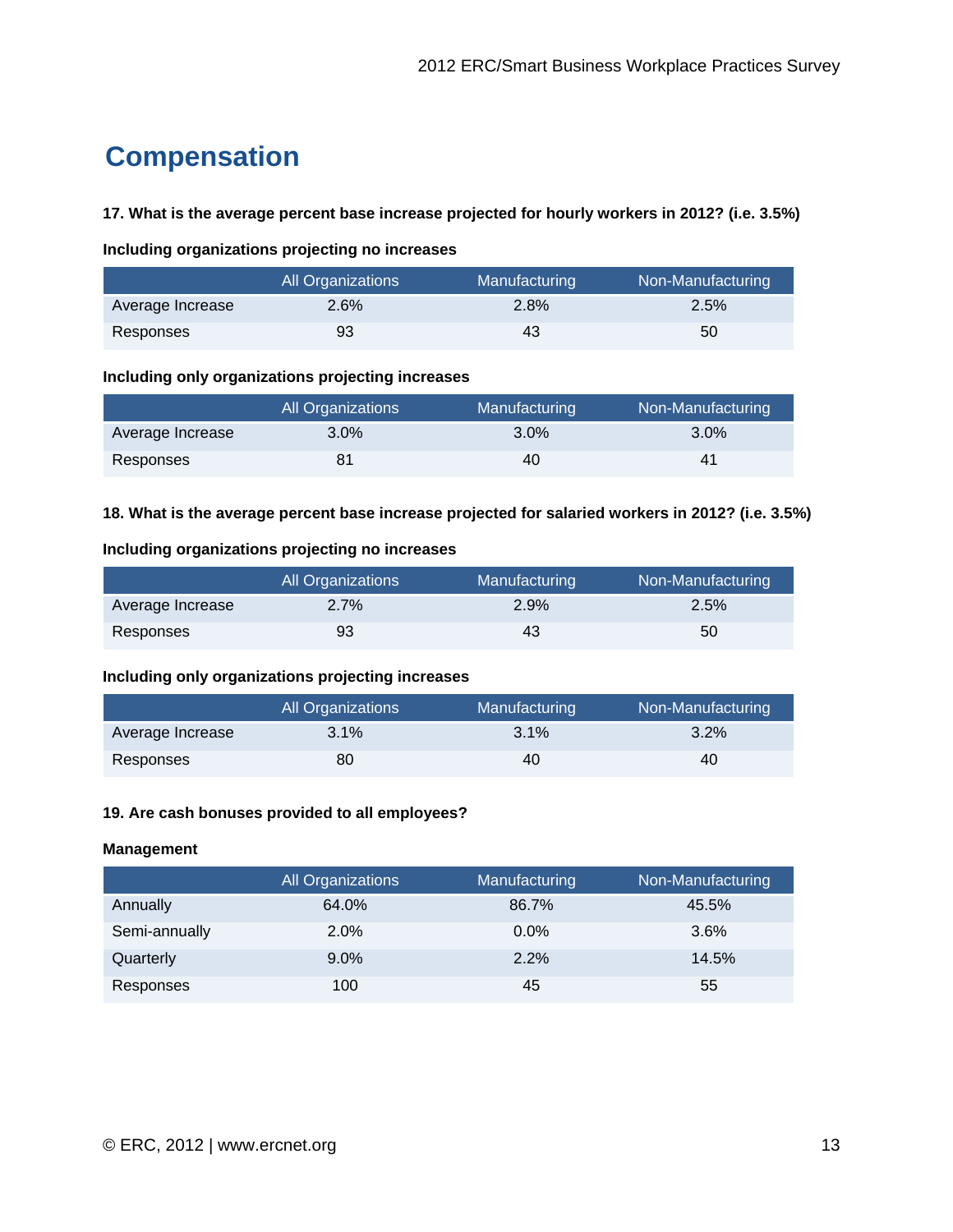#### **Non-management**

|               | <b>All Organizations</b> | Manufacturing | Non-Manufacturing |
|---------------|--------------------------|---------------|-------------------|
| Annually      | 50.0%                    | 60.0%         | 41.8%             |
| Semi-annually | 4.0%                     | 2.2%          | 5.5%              |
| Quarterly     | 10.0%                    | 13.3%         | 7.3%              |
| Responses     | 100                      | 45            | 55                |

#### **20. What is the average bonus (in dollars)?**

|                 | All Organizations | Manufacturing | Non-Manufacturing |
|-----------------|-------------------|---------------|-------------------|
| Average Percent | \$3.740           | \$4.492       | \$2,989           |
| Responses       | 43                | 20            | 23                |

#### **21. Does your company provide ownership opportunities for non-management employees (e.g. stock options, phantom stock, etc.)?**

|           | All Organizations | Manufacturing | Non-Manufacturing |
|-----------|-------------------|---------------|-------------------|
| Yes       | 13.1%             | 15.6%         | 11.1%             |
| No        | 86.9%             | 84.4%         | 88.9%             |
| Responses | 99                | 45            | 54                |

#### **22. What is the minimum hourly rate paid to employees? (i.e. \$8.75)**

|              | All Organizations | Manufacturing | Non-Manufacturing |
|--------------|-------------------|---------------|-------------------|
| Average Rate | \$11.02           | \$10.79       | \$11.21           |
| Responses    | 96                | 45            | 51                |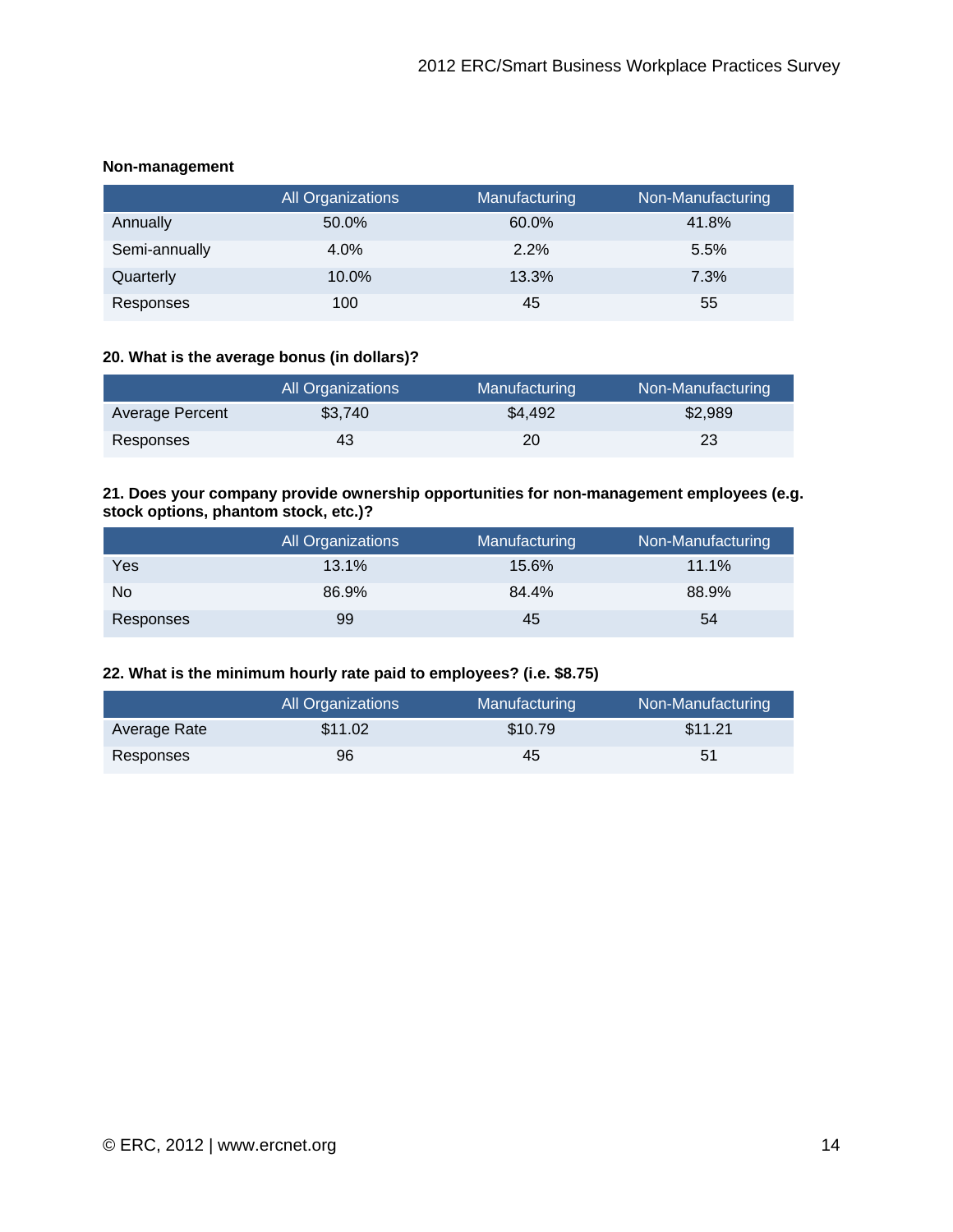## **Recruiting & Hiring**

**23. Does your company routinely use Internet job boards to find candidates for your open positions?** 

|           | All Organizations | Manufacturing | Non-Manufacturing |
|-----------|-------------------|---------------|-------------------|
| Yes       | 85.0%             | 82.2%         | 87.3%             |
| No.       | 15.0%             | 17.8%         | 12.7%             |
| Responses | 100               | 45            | 55                |

#### **24. Does your company's website have an Online Career Center?**

|           | All Organizations | Manufacturing | Non-Manufacturing |
|-----------|-------------------|---------------|-------------------|
| Yes       | 47.0%             | 35.6%         | 56.4%             |
| No.       | 53.0%             | 64.4%         | 43.6%             |
| Responses | 100               | 45            | 55                |

#### **25. Does your company use social networking tools (i.e. LinkedIn, Facebook, Twitter, etc.) to find candidates for open positions?**

|                | <b>All Organizations</b> | Manufacturing | Non-Manufacturing |
|----------------|--------------------------|---------------|-------------------|
| Yes            | 51.5%                    | 48.9%         | 53.7%             |
| N <sub>0</sub> | 48.5%                    | 51.1%         | 46.3%             |
| Responses      | 99                       | 45            | 54                |

#### **26. Does your company's website promote living and working in Northeast Ohio?**

|           | All Organizations | Manufacturing | Non-Manufacturing |
|-----------|-------------------|---------------|-------------------|
| Yes       | 17.3%             | 13.6%         | 20.4%             |
| No        | 82.7%             | 86.4%         | 79.6%             |
| Responses | 98                | 44            | 54                |

#### **27. Does your company utilize pre-employment drug screening?**

|                | All Organizations | Manufacturing | Non-Manufacturing |
|----------------|-------------------|---------------|-------------------|
| Yes            | 68.7%             | 91.1%         | 50.0%             |
| N <sub>0</sub> | 31.3%             | 8.9%          | 50.0%             |
| Responses      | 99                | 45            | 54                |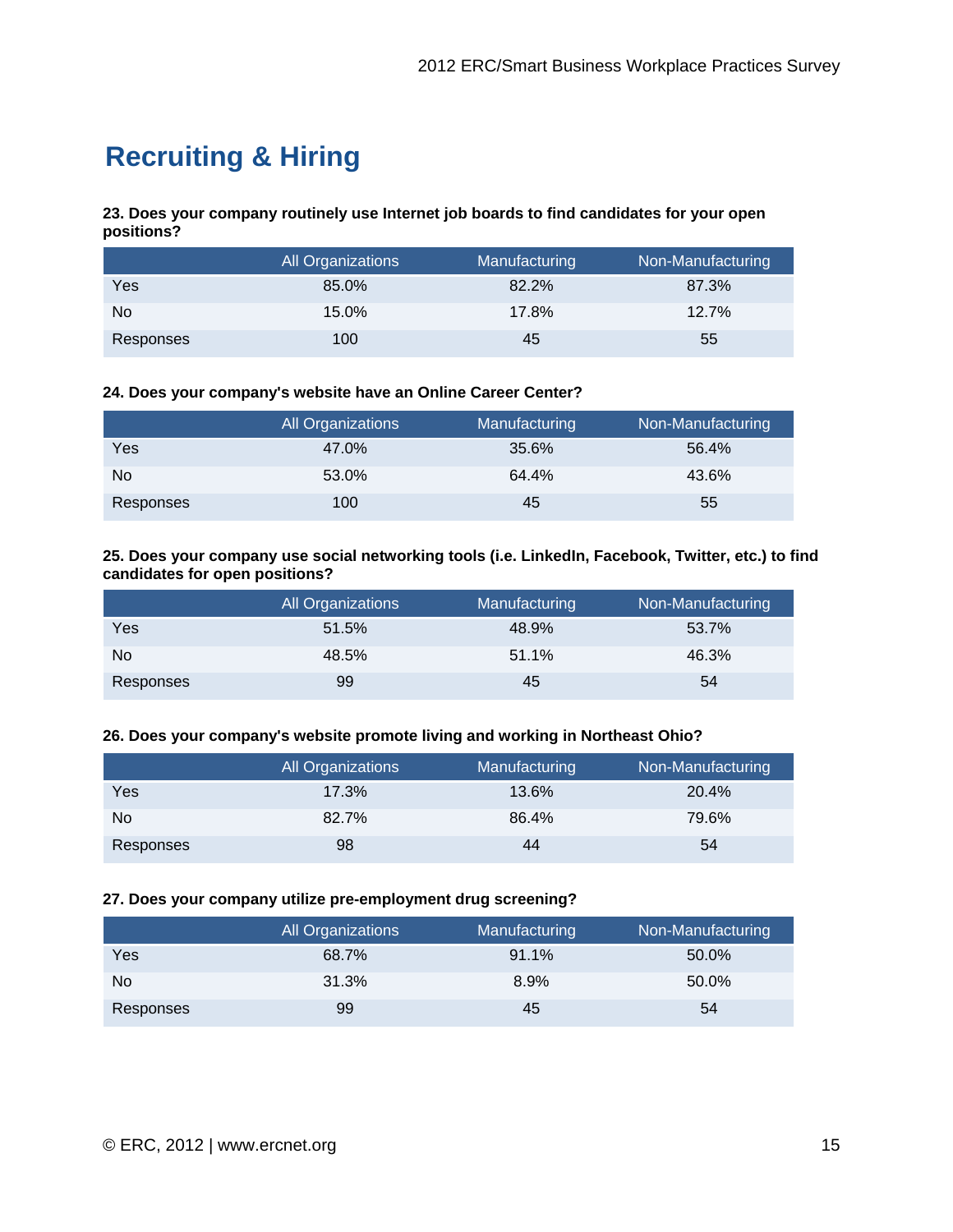|           | All Organizations | Manufacturing | Non-Manufacturing |
|-----------|-------------------|---------------|-------------------|
| Yes       | 90.9%             | 88.9%         | 92.6%             |
| No        | 9.1%              | 11.1%         | 7.4%              |
| Responses | 99                | 45            | 54                |

#### **28. Does your company perform reference checks prior to hiring?**

**29. Does your company utilize any type of psychological assessments (including personality profiles, skills tests, cognitive tests, etc.) during the selection phase of your recruiting process?** 

|                | <b>All Organizations</b> | Manufacturing | Non-Manufacturing |
|----------------|--------------------------|---------------|-------------------|
| Yes            | 57.0%                    | 57.8%         | 56.4%             |
| N <sub>0</sub> | 43.0%                    | 42.2%         | 43.6%             |
| Responses      | 100                      | 45            | 55                |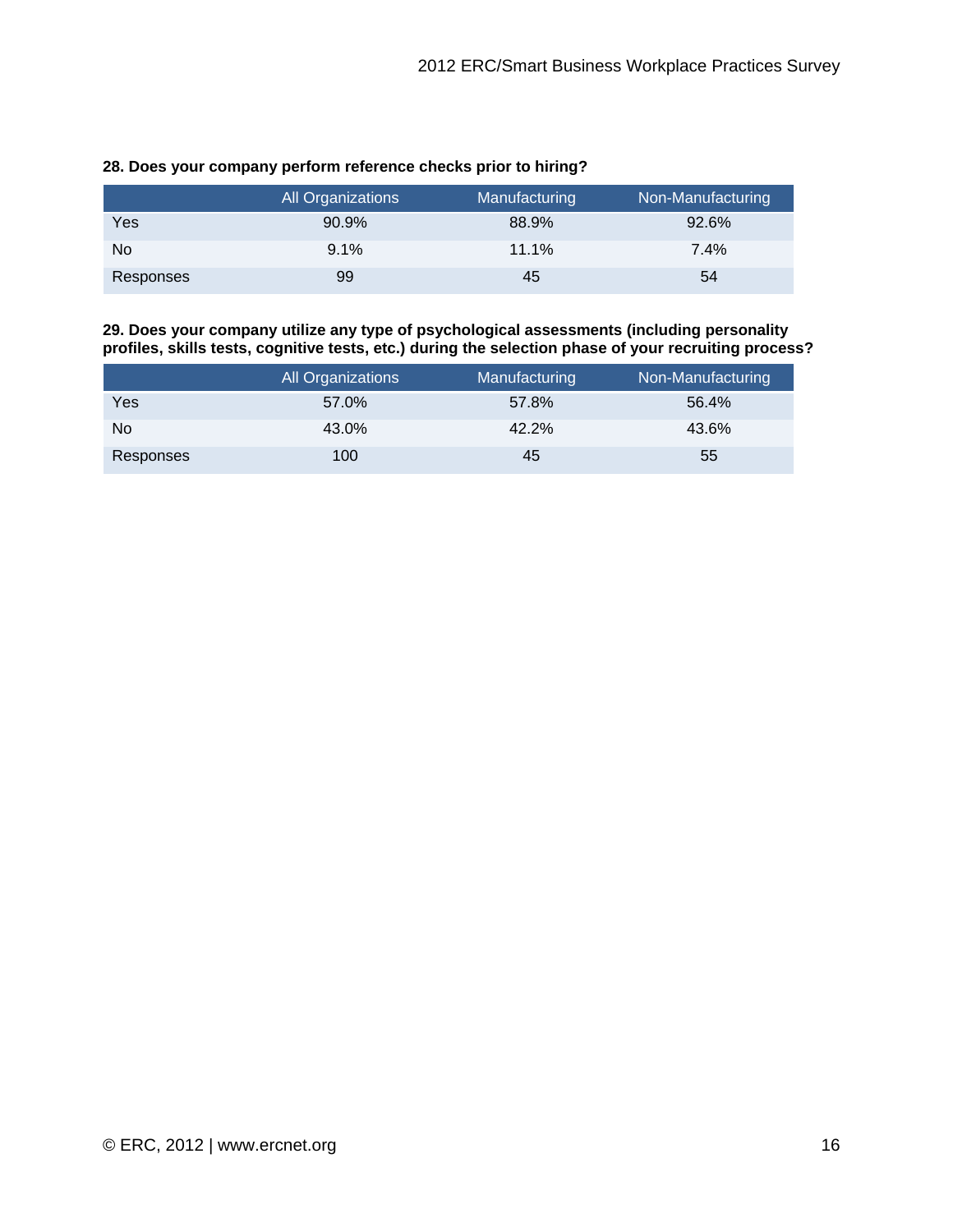## **Workforce**

#### **30. What percentage of your workforce is temporary?**

|                 | All Organizations | Manufacturing | Non-Manufacturing |
|-----------------|-------------------|---------------|-------------------|
| Average Percent | 3.4%              | 5.2%          | $2.0\%$           |
| Responses       | 97                | 44            | 53                |

#### **31. Are salaried exempt employees at your company required to keep track of hours they work?**

|           | <b>All Organizations</b> | Manufacturing | Non-Manufacturing |
|-----------|--------------------------|---------------|-------------------|
| Yes       | 33.3%                    | 22.7%         | 41.8%             |
| No.       | 66.7%                    | 77.3%         | 58.2%             |
| Responses | 99                       | 44            | 55                |

#### **32. What percentage of your workforce are contingent workers (Part-Time, Job-Sharing, Telecommuting, Seasonal)?**

|                 | <b>All Organizations</b> | Manufacturing | Non-Manufacturing |
|-----------------|--------------------------|---------------|-------------------|
| Average Percent | 7.7%                     | 1.3%          | 12.8%             |
| Responses       | 88                       | 39            | 49                |

#### **33. What percentage of employees have been promoted over the past two years?**

|                 | All Organizations | Manufacturing | Non-Manufacturing |
|-----------------|-------------------|---------------|-------------------|
| Average Percent | 6.6%              | 4.6%          | $8.3\%$           |
| Responses       | 80                | 36            | 44                |

#### **34. Does your company provide long-term service awards to employees?**

|                | All Organizations | Manufacturing | Non-Manufacturing |
|----------------|-------------------|---------------|-------------------|
| Yes            | 71.0%             | 77.8%         | 65.5%             |
| N <sub>0</sub> | 29.0%             | 22.2%         | 34.5%             |
| Responses      | 100               | 45            | 55                |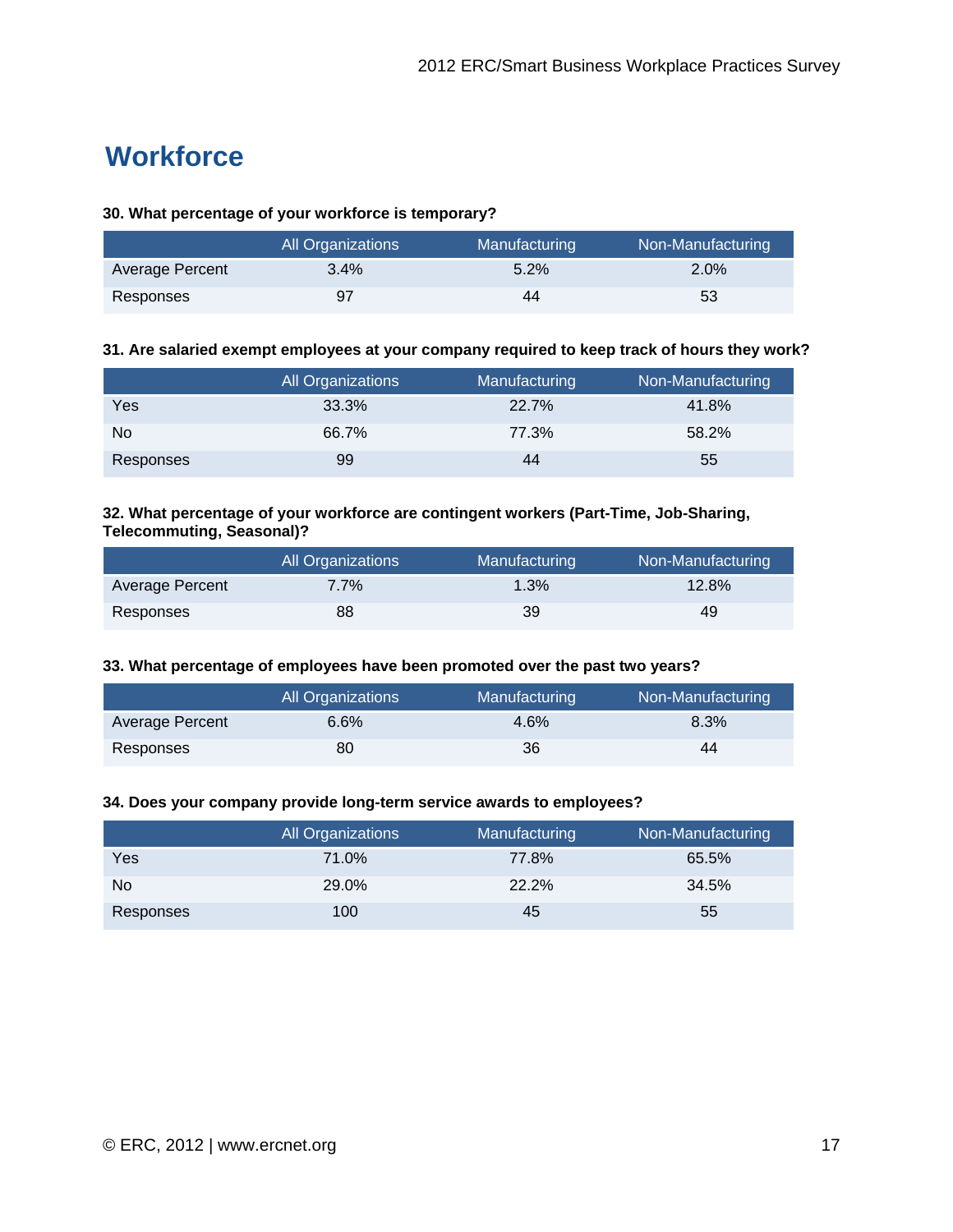|           | <b>All Organizations</b> | Manufacturing | Non-Manufacturing |
|-----------|--------------------------|---------------|-------------------|
| Yes       | 5.1%                     | 6.8%          | $3.6\%$           |
| No        | 94.9%                    | 93.2%         | 96.4%             |
| Responses | 99                       | 44            | 55                |

#### **35. Has your company outsourced any jobs overseas in the last two years?**

#### **36. Has an employee sued your organization in the past two years?**

|           | <b>All Organizations</b> | Manufacturing | Non-Manufacturing |
|-----------|--------------------------|---------------|-------------------|
| Yes       | 16.1%                    | 14.6%         | 17.3%             |
| <b>No</b> | 83.9%                    | 85.4%         | 82.7%             |
| Responses | 93                       | 41            | 52                |

#### **37. Does your company anticipate any layoffs for 2012?**

|           | <b>All Organizations</b> | Manufacturing | Non-Manufacturing |
|-----------|--------------------------|---------------|-------------------|
| Yes       | 10.3%                    | $7.0\%$       | 13.0%             |
| No        | 89.7%                    | 93.0%         | 87.0%             |
| Responses | 97                       | 43            | 54                |

#### **38. Has there been any incident of violence in your workplace in the past two years?**

|           | <b>All Organizations</b> | Manufacturing | Non-Manufacturing |
|-----------|--------------------------|---------------|-------------------|
| Yes       | 3.0%                     | 4.4%          | $1.8\%$           |
| No.       | 97.0%                    | 95.6%         | 98.2%             |
| Responses | 100                      | 45            | 55                |

#### **39. Has there been any incident of bullying in your workplace in the past year?**

|           | All Organizations | Manufacturing | Non-Manufacturing |
|-----------|-------------------|---------------|-------------------|
| Yes       | 14.0%             | 15.6%         | 12.7%             |
| No        | 86.0%             | 84.4%         | 87.3%             |
| Responses | 100               | 45            | 55                |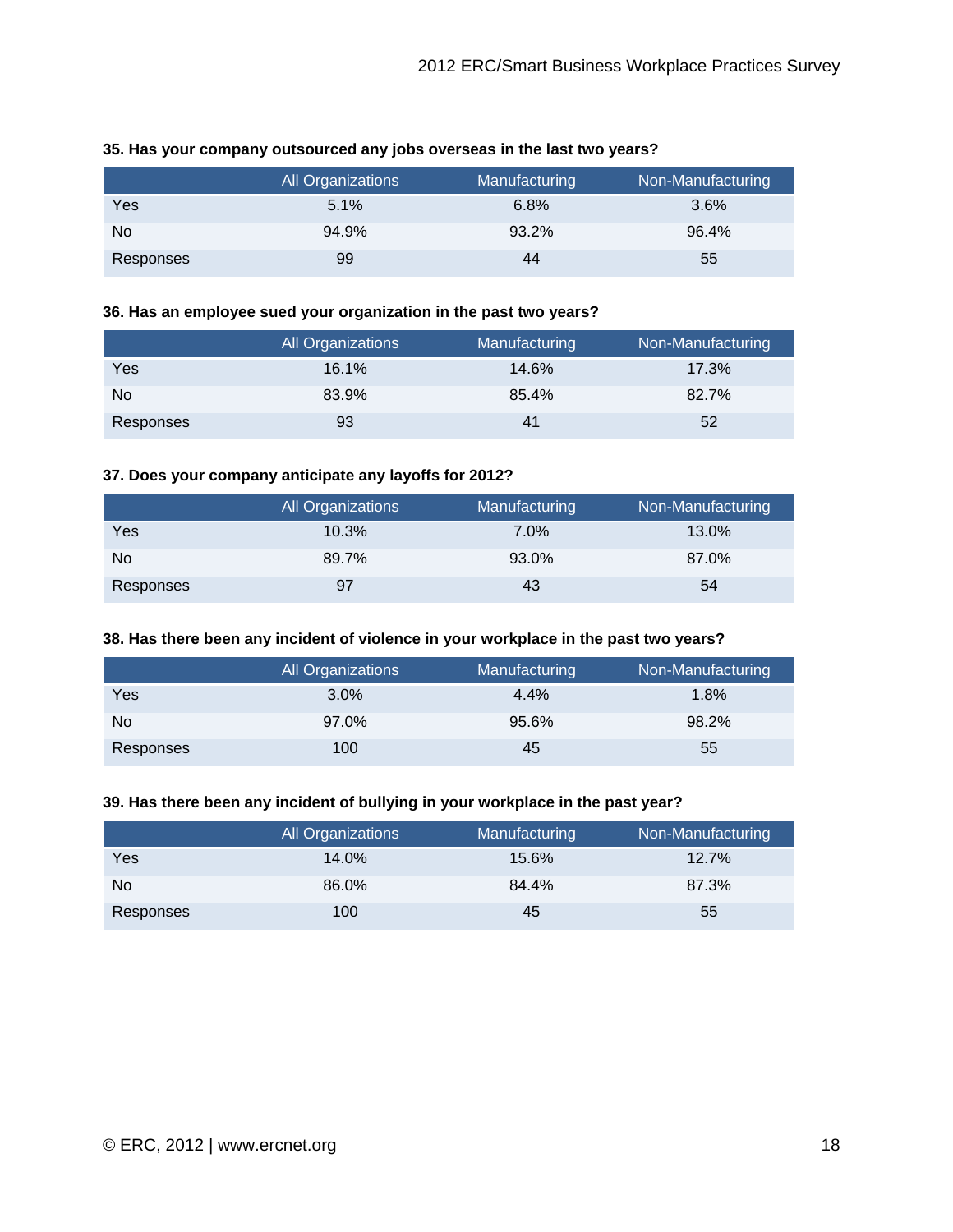## **Communication**

**40. How often does your company meet with employees to review financial information, state of the company, or company policies?** 

|                  | All Organizations | Manufacturing | Non-Manufacturing |
|------------------|-------------------|---------------|-------------------|
| At least monthly | 19.0%             | 17.8%         | 20.0%             |
| Quarterly        | 34.0%             | 37.8%         | 30.9%             |
| Semi-annually    | 14.0%             | 13.3%         | 14.5%             |
| Annually         | 20.0%             | 17.8%         | 21.8%             |
| <b>Never</b>     | 13.0%             | 13.3%         | 12.7%             |
| Responses        | 100               | 45            | 55                |

#### **41. Does your company have and distribute job descriptions to employees for their positions?**

|           | All Organizations | Manufacturing | Non-Manufacturing |
|-----------|-------------------|---------------|-------------------|
| Yes       | 84.0%             | 80.0%         | 87.3%             |
| No        | 16.0%             | 20.0%         | 12.7%             |
| Responses | 100               | 45            | 55                |

#### **42. Does each employee in your company receive an employee handbook?**

|           | All Organizations | Manufacturing | Non-Manufacturing |
|-----------|-------------------|---------------|-------------------|
| Yes       | 91.0%             | 95.6%         | 87.3%             |
| No        | $9.0\%$           | 4.4%          | 12.7%             |
| Responses | 100               | 45            | 55                |

#### **43. Which of the following methods does your organization use to communicate with employees?**

|                                                        | <b>All Organizations</b> | Manufacturing | Non-Manufacturing |
|--------------------------------------------------------|--------------------------|---------------|-------------------|
| <b>Bulletin boards</b>                                 | 85.0%                    | 97.8%         | 74.5%             |
| E-mail                                                 | 95.0%                    | 97.8%         | 92.7%             |
| In-house publications (i.e.<br>newsletters, magazines) | 52.0%                    | 66.7%         | 40.0%             |
| Website and/or intranet                                | 54.0%                    | 51.1%         | 56.4%             |
| Pay envelope inserts                                   | 35.0%                    | 46.7%         | 25.5%             |
| Staff/departmental meetings                            | 80.0%                    | 77.8%         | 81.8%             |
| "Town Hall" meetings                                   | 47.0%                    | 57.8%         | 38.2%             |
| Video/DVD/CD-ROM                                       | 12.0%                    | 11.1%         | 12.7%             |
| Voice mail                                             | 27.0%                    | 20.0%         | 32.7%             |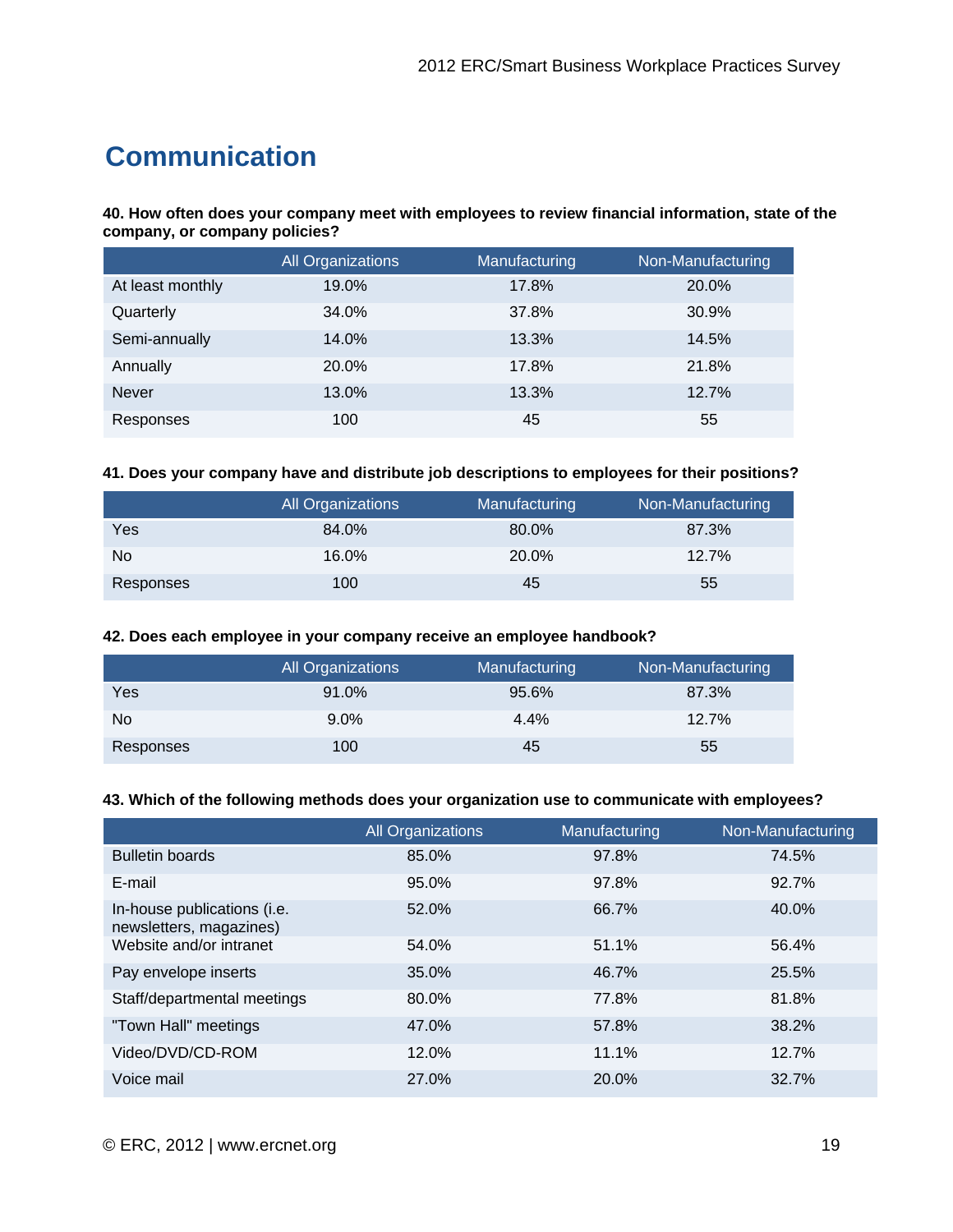|              | All Organizations | Manufacturing | Non-Manufacturing |
|--------------|-------------------|---------------|-------------------|
| Social media | $9.0\%$           | 8.9%          | $9.1\%$           |
| Responses    | 100               | 45            | 55                |

#### **44. Which of the following methods does your organization use to communicate with clients, customers and vendors?**

|                                                                                         | <b>All Organizations</b> | Manufacturing | Non-Manufacturing |
|-----------------------------------------------------------------------------------------|--------------------------|---------------|-------------------|
| <b>Email newsletters</b>                                                                | 53.0%                    | 42.2%         | 61.8%             |
| External company-branded<br>publications                                                | 43.0%                    | 48.9%         | 38.2%             |
| Social media                                                                            | 36.0%                    | 28.9%         | 41.8%             |
| Meet 'n Greets (bringing<br>groups of clients in for open<br>houses/informational mtgs) | 44.0%                    | 42.2%         | 45.5%             |
| Videos -- either online or DVDs<br>sent to clients                                      | 16.0%                    | 20.0%         | 12.7%             |
| Website or client/vendor-<br>dedicated microsite                                        | 57.0%                    | 51.1%         | 61.8%             |
| Articles (whitepapers, case<br>studies, thought leadership<br>pieces)                   | 23.0%                    | 17.8%         | 27.3%             |
| Company-related books                                                                   | $7.0\%$                  | 6.7%          | 7.3%              |
| <b>Blogs</b>                                                                            | 15.0%                    | 8.9%          | 20.0%             |
| Apps                                                                                    | $8.0\%$                  | 4.4%          | 10.9%             |
| Responses                                                                               | 100                      | 45            | 55                |

#### **45. Does your company have a strategic plan?**

|           | All Organizations | Manufacturing | Non-Manufacturing |
|-----------|-------------------|---------------|-------------------|
| Yes       | 81.9%             | 87.8%         | 77.4%             |
| No.       | 18.1%             | 12.2%         | 22.6%             |
| Responses | 94                | 41            | 53                |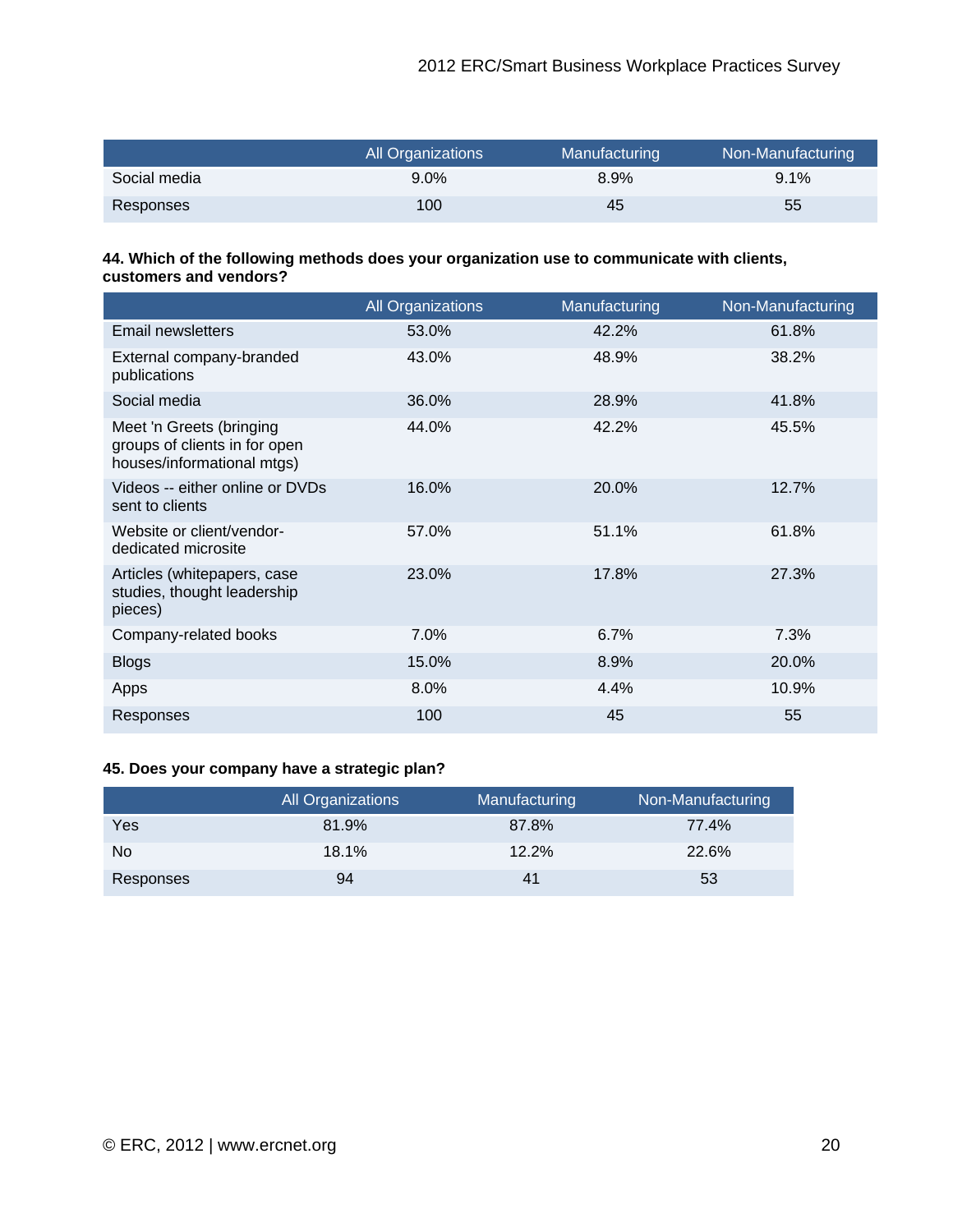## **Training & Development**

**46. Does your company utilize web-based training (i.e. webinars, e-learning, etc.) as a part of your overall employee training and education programs?** 

|           | <b>All Organizations</b> | Manufacturing | Non-Manufacturing |
|-----------|--------------------------|---------------|-------------------|
| Yes       | 66.7%                    | 68.9%         | 64.8%             |
| No        | 33.3%                    | 31.1%         | 35.2%             |
| Responses | 99                       | 44            | 55                |

**47. Does your company provide financial assistance to employees to upgrade their skills (e.g. tuition assistance, job-related training)?** 

|                | <b>All Organizations</b> | Manufacturing | Non-Manufacturing |
|----------------|--------------------------|---------------|-------------------|
| Yes            | 80.0%                    | 95.6%         | 67.3%             |
| N <sub>0</sub> | 20.0%                    | 4.4%          | 32.7%             |
| Responses      | 100                      | 45            | 55                |

#### **48. Does your company have a mentorship program for new or existing employees?**

|           | <b>All Organizations</b> | Manufacturing | Non-Manufacturing |
|-----------|--------------------------|---------------|-------------------|
| Yes       | 25.0%                    | 24.4%         | 25.5%             |
| No        | 75.0%                    | 75.6%         | 74.5%             |
| Responses | 100                      | 45            | 55                |

#### **49. Does your company have a career development program or initiative for employees?**

|           | All Organizations | Manufacturing | Non-Manufacturing |
|-----------|-------------------|---------------|-------------------|
| Yes       | 33.3%             | 31.1%         | 35.2%             |
| No.       | 66.7%             | 68.9%         | 64.8%             |
| Responses | 99                | 45            | 54                |

#### **50. What percentage of your HR budget is defined for tuition assistance, job-related training, etc.?**

|                 | <b>All Organizations</b> | Manufacturing | Non-Manufacturing |
|-----------------|--------------------------|---------------|-------------------|
| Average Percent | 7.8%                     | $7.2\%$       | 8.1%              |
| Responses       | 48                       | 15            | 33                |

#### **51. What percentage of payroll is defined for training and development?**

|                 | All Organizations | Manufacturing | Non-Manufacturing |
|-----------------|-------------------|---------------|-------------------|
| Average Percent | $3.6\%$           | 2.8%          | 3.9%              |
| Responses       | 39                | 10            | 29                |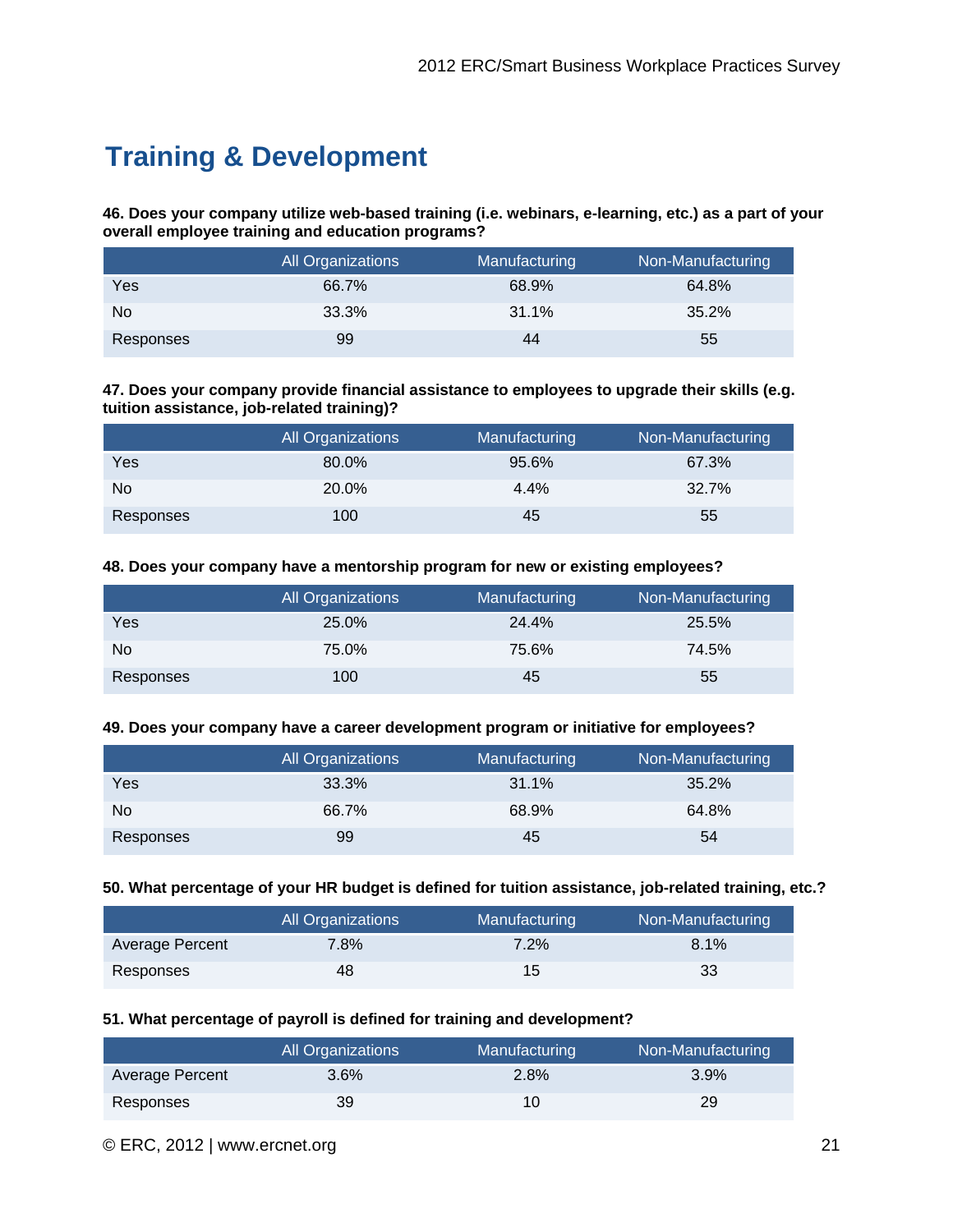## **Safety**

#### **52. Do you have a written safety program and procedures?**

|           | All Organizations | Manufacturing | Non-Manufacturing |
|-----------|-------------------|---------------|-------------------|
| Yes       | 85.7%             | 93.3%         | 79.2%             |
| No        | 14.3%             | 6.7%          | 20.8%             |
| Responses | 98                | 45            | 53                |

#### **53. Does your company pay for Personal Protective Equipment (PPE) (e.g. work boots, safety goggles)?**

|           | All Organizations | Manufacturing | Non-Manufacturing |
|-----------|-------------------|---------------|-------------------|
| Yes       | 72.9%             | 100.0%        | 49.0%             |
| No        | 27.1%             | $0.0\%$       | 51.0%             |
| Responses | 96                | 45            | 51                |

#### **54. Is your company in a group-rated workers' compensation program?**

|           | All Organizations | Manufacturing | Non-Manufacturing |
|-----------|-------------------|---------------|-------------------|
| Yes       | 74.5%             | 61.4%         | 85.2%             |
| No        | 25.5%             | 38.6%         | 14.8%             |
| Responses | 98                | 44            | 54                |

#### **55. Does your organization have a disaster recovery plan?**

|                | <b>All Organizations</b> | Manufacturing | Non-Manufacturing |
|----------------|--------------------------|---------------|-------------------|
| Yes            | 69.7%                    | 68.9%         | 70.4%             |
| N <sub>0</sub> | 30.3%                    | $31.1\%$      | 29.6%             |
| Responses      | 99                       | 45            | 54                |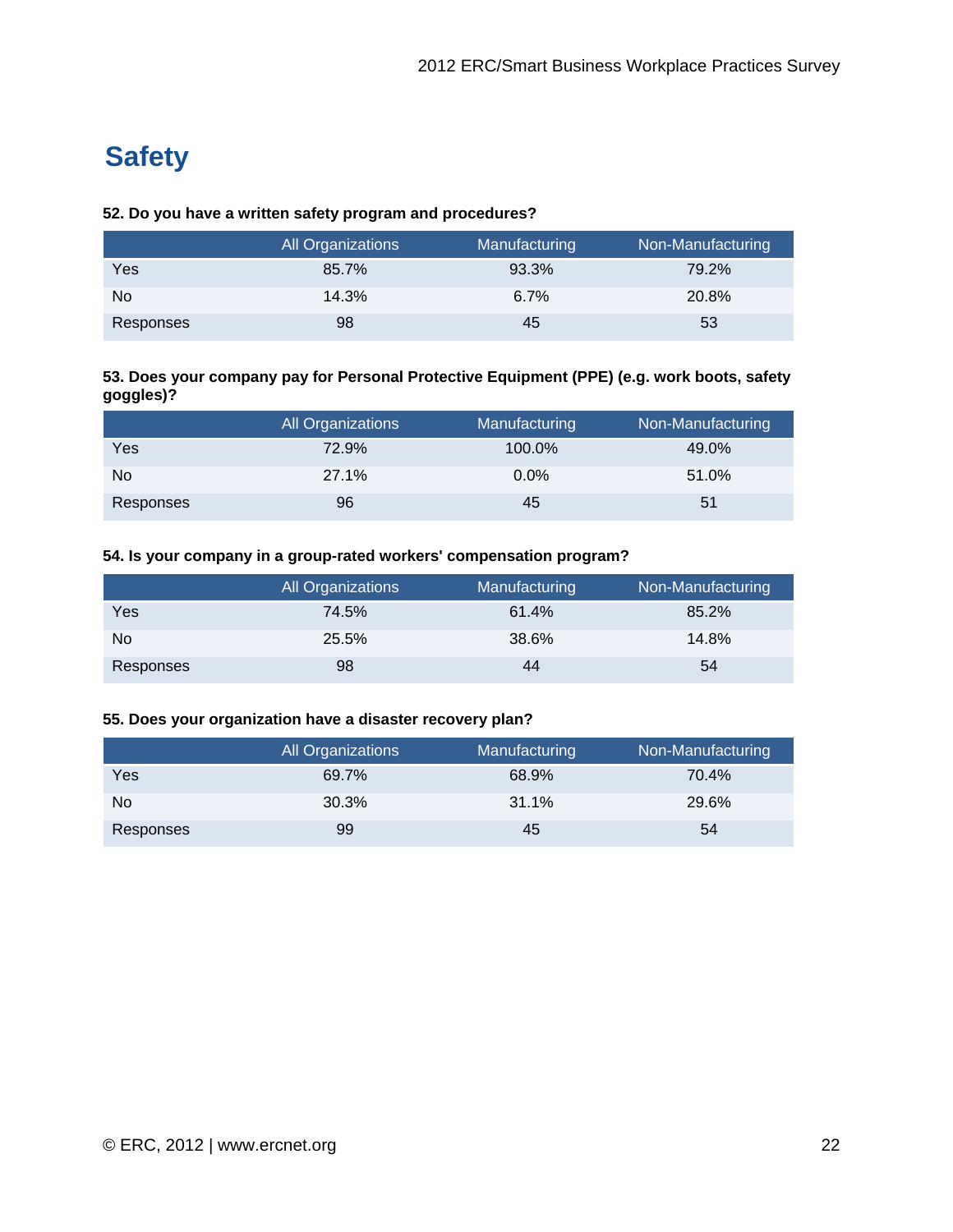## **Other**

**56. Does your company have a written diversity plan (i.e. recruiting initiatives, hiring processes, management training)?** 

|           | All Organizations | Manufacturing | Non-Manufacturing |
|-----------|-------------------|---------------|-------------------|
| Yes       | 27.6%             | 25.0%         | 29.6%             |
| No.       | 72.4%             | 75.0%         | 70.4%             |
| Responses | 98                | 44            | 54                |

#### **57. Does your company randomly test for substance abuse?**

|           | All Organizations | Manufacturing | Non-Manufacturing |
|-----------|-------------------|---------------|-------------------|
| Yes       | 31.3%             | 35.6%         | 27.8%             |
| No        | 68.7%             | 64.4%         | 72.2%             |
| Responses | 99                | 45            | 54                |

#### **58. Does your company utilize a time clock system?**

|           | <b>All Organizations</b> | Manufacturing | Non-Manufacturing |
|-----------|--------------------------|---------------|-------------------|
| Yes       | 73.0%                    | 97.8%         | 52.7%             |
| No        | 27.0%                    | 2.2%          | 47.3%             |
| Responses | 100                      | 45            | 55                |

#### **59. Does your company utilize any type of human resources information system (HRIS)?**

|           | <b>All Organizations</b> | Manufacturing | Non-Manufacturing |
|-----------|--------------------------|---------------|-------------------|
| Yes       | 59.6%                    | 68.9%         | 51.9%             |
| No        | 40.4%                    | 31.1%         | 48.1%             |
| Responses | 99                       | 45            | 54                |

#### **60. Does your organization employ any type of formal quality improvement process?**

|           | All Organizations | Manufacturing | Non-Manufacturing |
|-----------|-------------------|---------------|-------------------|
| Yes       | 57.4%             | 75.0%         | 42.0%             |
| No.       | 42.6%             | 25.0%         | 58.0%             |
| Responses | 94                | 44            | 50                |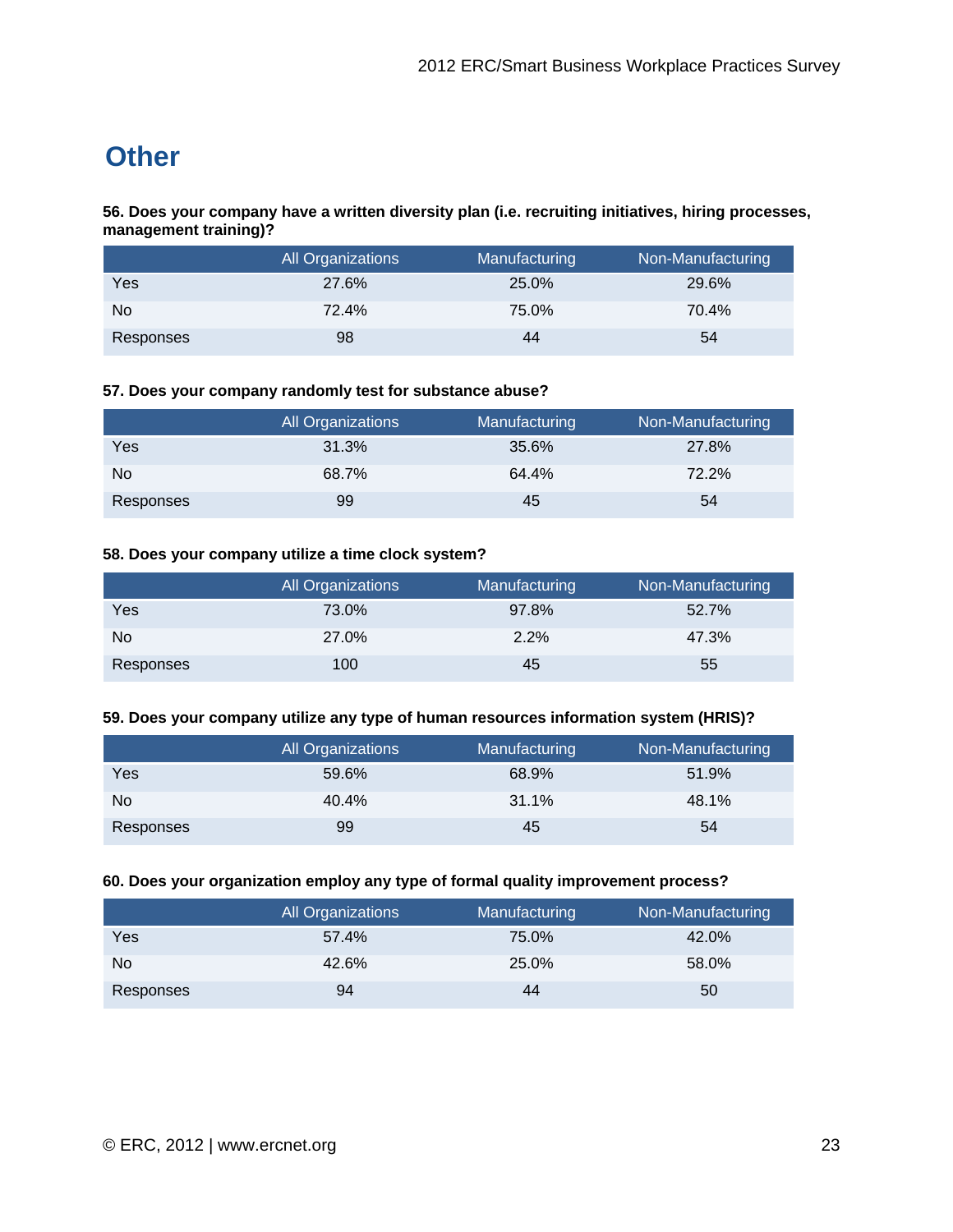|           | All Organizations | Manufacturing | Non-Manufacturing |
|-----------|-------------------|---------------|-------------------|
| Yes       | 33.7%             | 25.0%         | 40.7%             |
| No        | 66.3%             | 75.0%         | 59.3%             |
| Responses | 98                | 44            | 54                |

#### **61. Has your company received any awards for community involvement in the past two years?**

#### **62. Does your company outsource payroll?**

|           | All Organizations | Manufacturing | Non-Manufacturing |
|-----------|-------------------|---------------|-------------------|
| Yes       | 74.7%             | 77.3%         | 72.7%             |
| No        | 25.3%             | 22.7%         | 27.3%             |
| Responses | 99                | 44            | 55                |

#### **63. Does your company have Employers Practice Liability Insurance?**

|           | <b>All Organizations</b> | Manufacturing | Non-Manufacturing |
|-----------|--------------------------|---------------|-------------------|
| Yes       | 85.7%                    | 78.0%         | 92.0%             |
| No        | 14.3%                    | 22.0%         | 8.0%              |
| Responses | 91                       | 41            | 50                |

#### **64. Does your organization have any succession plans in place for your top managers?**

|           | All Organizations | Manufacturing | Non-Manufacturing |
|-----------|-------------------|---------------|-------------------|
| Yes       | 41.5%             | 36.4%         | 46.0%             |
| No.       | 58.5%             | 63.6%         | 54.0%             |
| Responses | 94                | 44            | 50                |

#### **65. What percent of employees left your organization voluntarily in 2012 (voluntary turnover)?**

|                 | <b>All Organizations</b> | Manufacturing | Non-Manufacturing |
|-----------------|--------------------------|---------------|-------------------|
| Average Percent | 8.6%                     | 6.7%          | $10.0\%$          |
| Responses       | 85                       | 37            | 48                |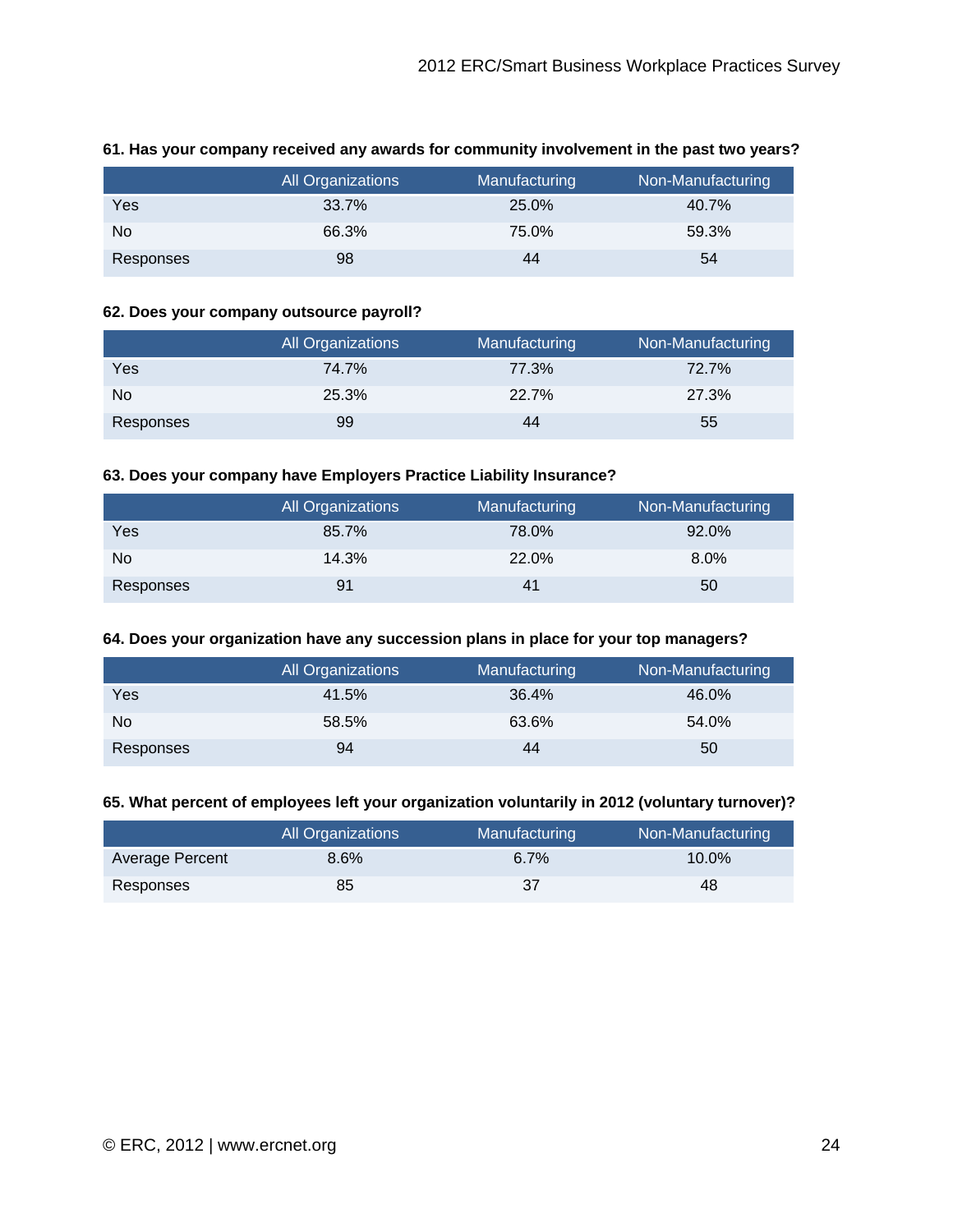## **Respondent Demographics**

|                                 | All Organizations | Manufacturing | Non-Manufacturing |
|---------------------------------|-------------------|---------------|-------------------|
| Total number of responses       | 100               | 45            | 55                |
| Average company size in NEO     | 143               | 171           | 121               |
| Average age of employees in NEO | 43.7              | 44.4          | 43.2              |
| Average annual sales            | \$58,514,233      | \$55,502,972  | \$61,713,699      |

**Counties represented:** Cuyahoga, Erie, Geauga, Lake, Lorain, Medina, Portage, Summit, Trumbull

#### **Type of business**

| Count          | Response                     | Count | Response                  |
|----------------|------------------------------|-------|---------------------------|
| 45             | Manufacturing                | 2     | Cleaning/Waste Management |
| 6              | <b>Professional Services</b> | 2     | Government                |
| 5              | <b>Distribution</b>          | 2     | Law                       |
| 5              | Non-Profit                   | 2     | Staffing                  |
| 5              | Technology/Software          | 1     | Construction              |
| $\overline{4}$ | <b>Financial Services</b>    | 1     | Engineering               |
| 4              | Health/Medical               | 1     | <b>Holding Company</b>    |
| 4              | Research/Development         | 1     | Media                     |
| 4              | <b>Social Services</b>       | 1     | Sports/Entertainment      |
| 4              | Wholesale/Retail             | 1     | Transportation            |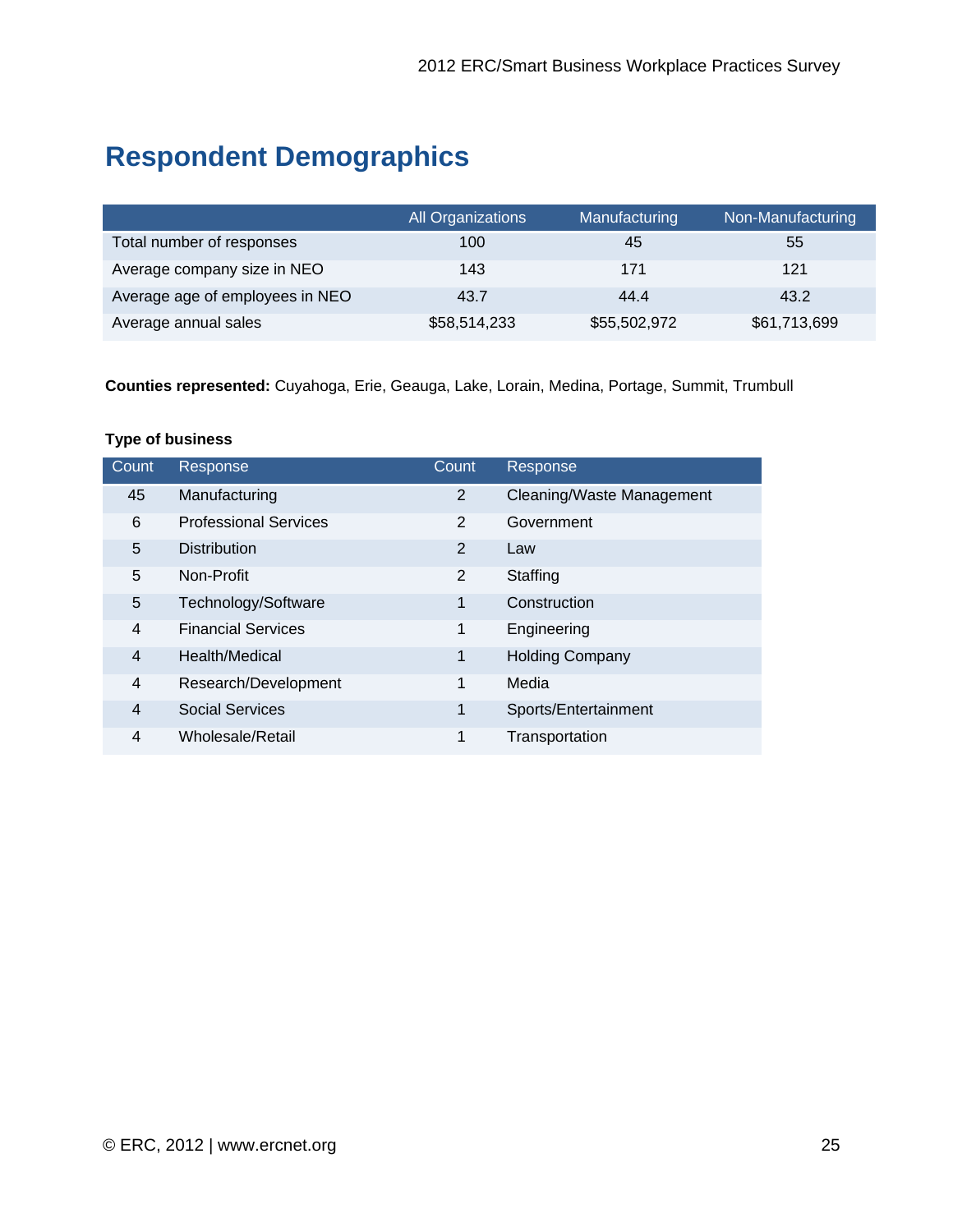## **Participant List**

Aclara Akro-Mils Alliance Staffing Solutions Aluminum Line Products Company Athens Foods, Inc. Automated Packaging Systems Automation Plastics Bainbridge Township Bruml Capital Corporation C&K Industrial Services C.TRAC CareerBoard.com Cavaliers Holdings LLC Century Federal Credit Union Chapman & Chapman, Inc. Chemical Associates of Illinois, Inc. Child Guidance & Family Solutions ChromaScape, Inc. Clark-Reliance Corp. Cleveland Housing Network Cleveland Metroparks Cornerstone Capital Advisors Cornwell Quality Tools Company Cres Cor Custom Cleaning and Maintenance DayGlo Color Corp. Delta Systems, Inc. DRB Systems, Inc. Duramax Marine, LLC Eaton Education Alternatives Enerco Group Inc Enforcer eCoaching Excelas, LLC Fastener Industries, Inc. GLT Products Greater Cleveland Partnership Harley-Davidson Dealer Systems Health Journeys HELP Foundation, Inc. High Line Corporation dba CASNET Hose Master LLC InterDesign, Inc. J.L. Moore, Inc. Joy Mining Machinery Kappus Company Kaufman Container Company Kerr Lakeside Inc. Kobelco Stewart Bolling, Inc. Lake County Council on Aging

Libra Industries Logos Energy Maloney + Novotny LLC Mature Services, Inc. Mayfran International MedData, Inc. Meister Media Worldwide Multi-Wing America NACCO INDUSTRIES INC National Machine Co. National Safety Apparel, Inc. NineSigma, Inc NSL Analytical Services, Inc. Pearne & Gordon LLP Process Technology Radici Plastics USA Radix Wire Company Ricerca Biosciences, LLC Rotek Incorporated Senior Transportation Connection SIFCO Industries Software Answers, Inc. SSP Fittings Corp Stop'nGo of Medina Stride Tool, Inc. SupplyOne Cleveland, Inc. Tangent Company Tap Packaging Solutions The Ahola Corporation The Brewer-Garrett Company The H. P. Manufacturing Company, Inc. The Holden Arboretum The M F Cachat Company The Master Products Company The Reserves Network Thompson Hine LLP Time Keeping Systems, Inc. TOA Technologies, Inc. Tomlinson Industries Transfer Express Transformer Engineering Tylinter, Inc. dba W.S. Tyler Tylok International, Inc. Unicontrol, Inc. United Cerebral Palsy of Greater Cleveland US Endoscopy USG Interiors Vincent Lighting Systems Waxman Consumer Products Group, Inc. Whirlaway Corporation